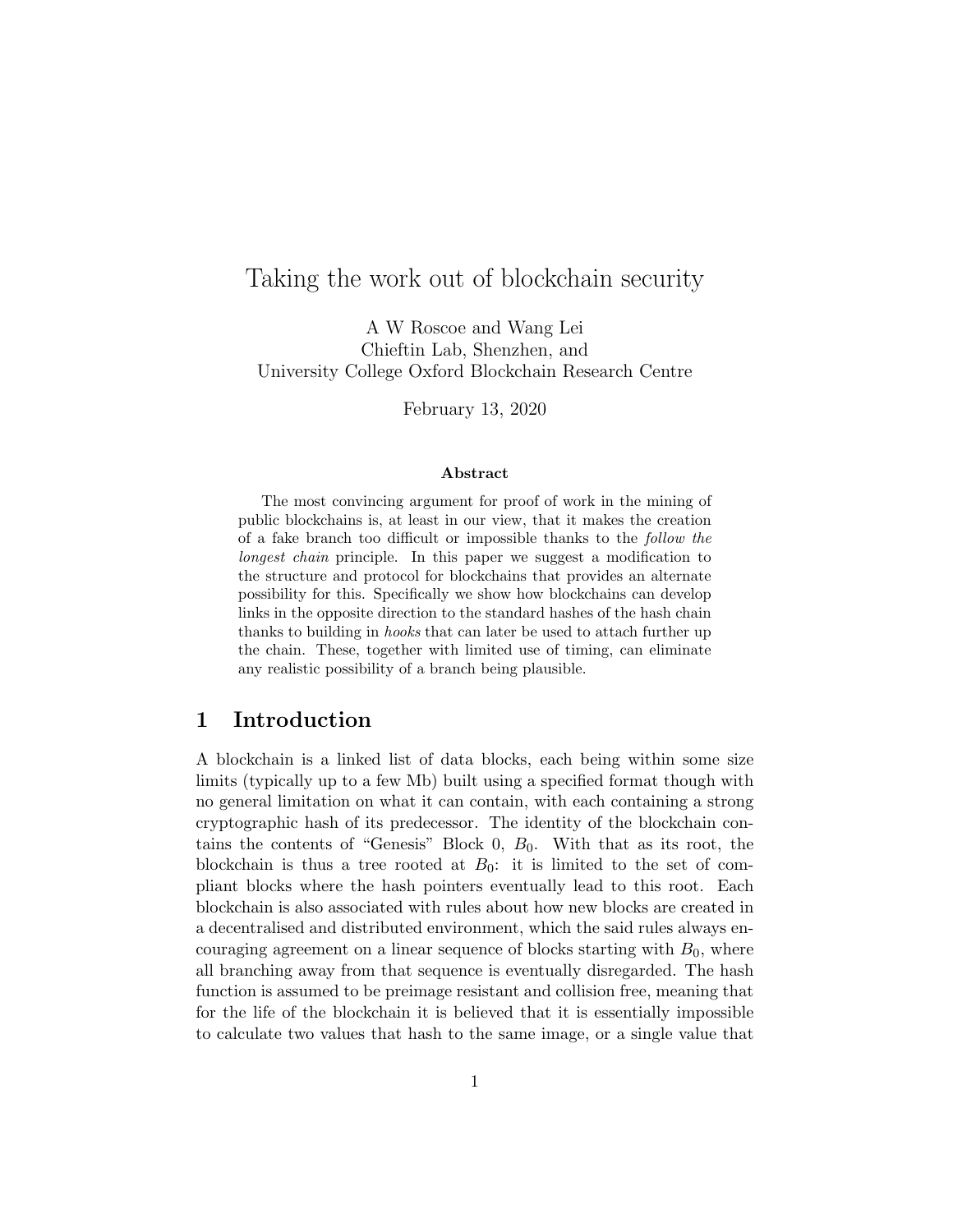hashes to any image that has not itself been calculated with the function. Similarly, someone who knows the value  $hash(x)$  but not x cannot calculate x unless they know x is drawn from a small enough range of values to try them all. By this means, if we know a series of blocks where each contains the hash of the previous one, and someone else contains a second such series, and one contains  $B_0$  at the end, the two series are the same between any member the two have in common and their joint end at  $B_0$ . When  $B_n$  is in this sequence in the nth position, and no further branching is possible at its own or a lower level according to the protocol for building blocks, then we say that  $B_n$  is immutable. Looking at the structure from the outside or from the perspective of a single node, the immutable part can only grow. The immutable sequence seen by a node may either equal or be a prefix of the immutable sequence we see from the outside.

One of the core assumptions about blockchains is that they can contain a limited number of bad nodes who may or may not follow the protocol. Depending on the nature of the protocol it may be possible for such a node to post a block at any time whose hash field is any chosen block B and therefore a contender for  $B$ 's successor, even though the latter may already have a successor and the new one has no hope of being accepted. When we say that a block is immutable in such cases, we more precisely mean that no block added by anyone at this or an earlier place would be believed by any trustworthy node from the community running the blockchain according to its rules.

The natural structure supported by hash links is not a chain but a tree rooted at  $B_0$ . Every block in such a structure has an unambiguous number of steps from  $B_0$ , and unless itself  $B_0$  has a unique predecessor that is one step closer to  $B_0$ . The protocols creating blockchains are designed to ensure that, except perhaps for a little temporary confusion about young blocks, the substantive blockchain is a chain with no branching.

Though established mining protocols may create consensus and a growing immutable chain amongst an active community of users, some may be fallible when it comes to unambiguously identifying the present head of the chain to a potential new user. How does such a user know she is not being presented with a fallacious branch rather than the official chain? That is the problem this paper addresses.

In this paper we first set out our basic assumptions about blockchains (Section 2) and discuss the nature of forks that attackers might attempt in Section 3. In Section 4 we observe an important dichotomy in defence strategies, while Section 5 shows how to introduce hooks into a blockchain, our core idea that we assert can remove the need for PoW to eliminate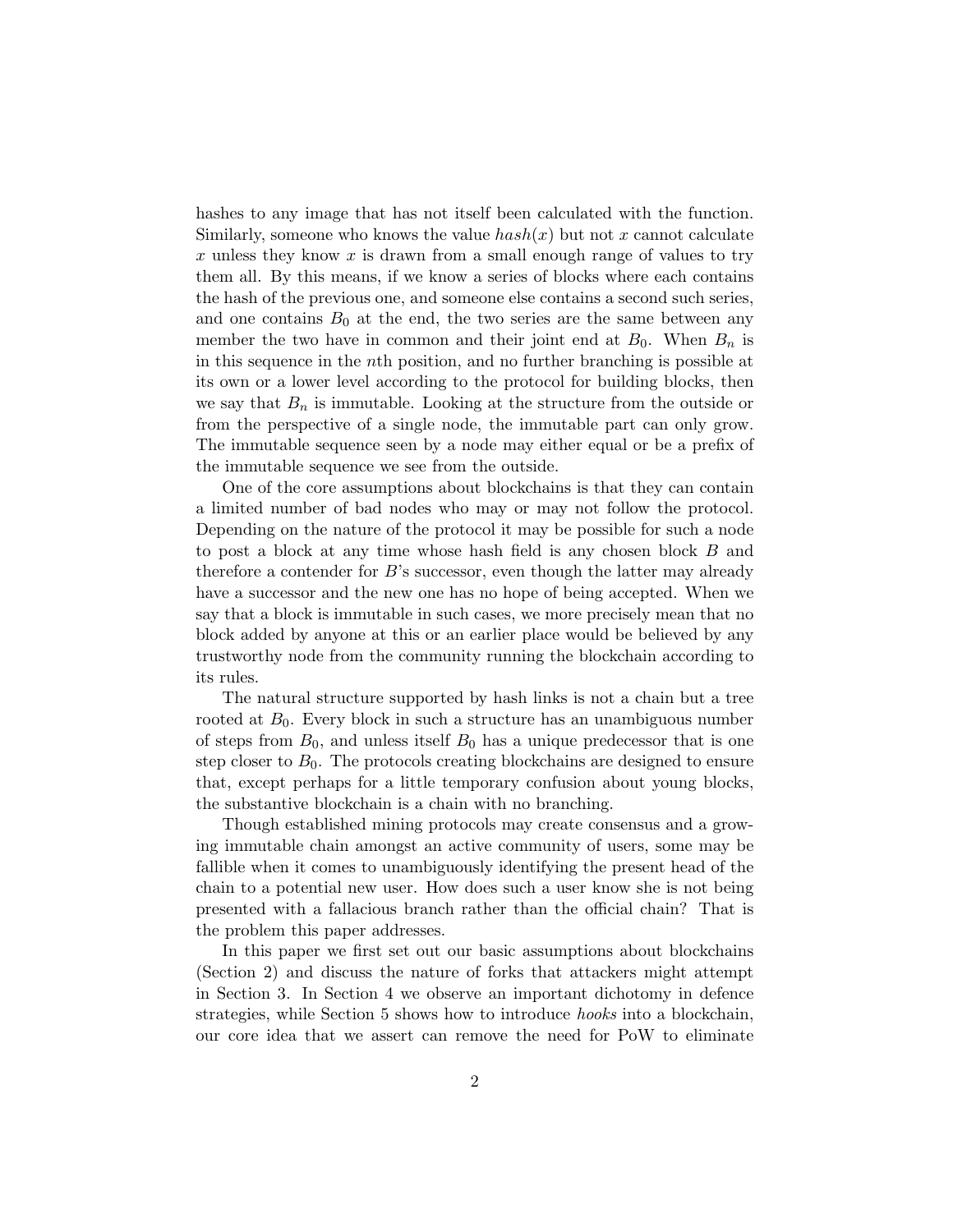branching as well as improving basic security. These hooks are placed when a block is laid down, and later attached further down the chain. In order to give a strategy that covers all angles, we examine in Section 6 how to cover the possibility that a node is presented with a candidate that only forked recently from the official chain. In Section 7 we analyse an attacker's options for defeating this extra security and thereby derive parameters that the blockchain and mining community must satisfy to prevent such attacks.

We believe that since the focus of a blockchain's active participants is around the head where new blocks are appearing, we need to develop ways of making the older parts immune from attack. Hooks make a substantial contribution to that security. The structures set out herein can improve the security of any blockchain, but will be particularly applicable in public blockchains where miner selection is not based on Proof of Work (PoW) [?], but rather by some mechanism that makes a random selection of the next miner from a large pool of able and willing parties, as for example is provided by Proof of Stake (PoS) [?] and Work Your Stake (WyS) [?].

## 2 Blockchain assumptions

For us, a blockchain is a series of blocks each of which contains the strong cryptographic hash of its predecessor, and where each of the blocks contains a time-stamp which is strictly greater than that of the previous block and which is closely related to the real time at which the block was posted.

For blocks posted at and around the true head of the blockchain, we expect this to be managed by the general consensus and approval process. For public blockchains, which is the class we mainly consider, at any time there will be a community of interested parties, potentially miners and nonminers, who monitor it and provide consensus. It is assumed that incentive structures, which may be based on reward or reputation or both, motivate most of the mining activity to be according to the blockchain's rules.

A blockchain may be associated with some state that is stored relevant to the construction of new blocks or other information relevant to the regions around its head, such as the transaction pool of information that has been proposed for insertion into new blocks, assertions made by nodes about recent blocks, and information about the identities of participating nodes. We want the long-term security of the chain (as opposed to the identities using it) to depend only on structures within the blockchain itself.

In this paper we assume that miners are chosen by a stochastic process from the willing in such a way that in any reasonably long run of blocks, it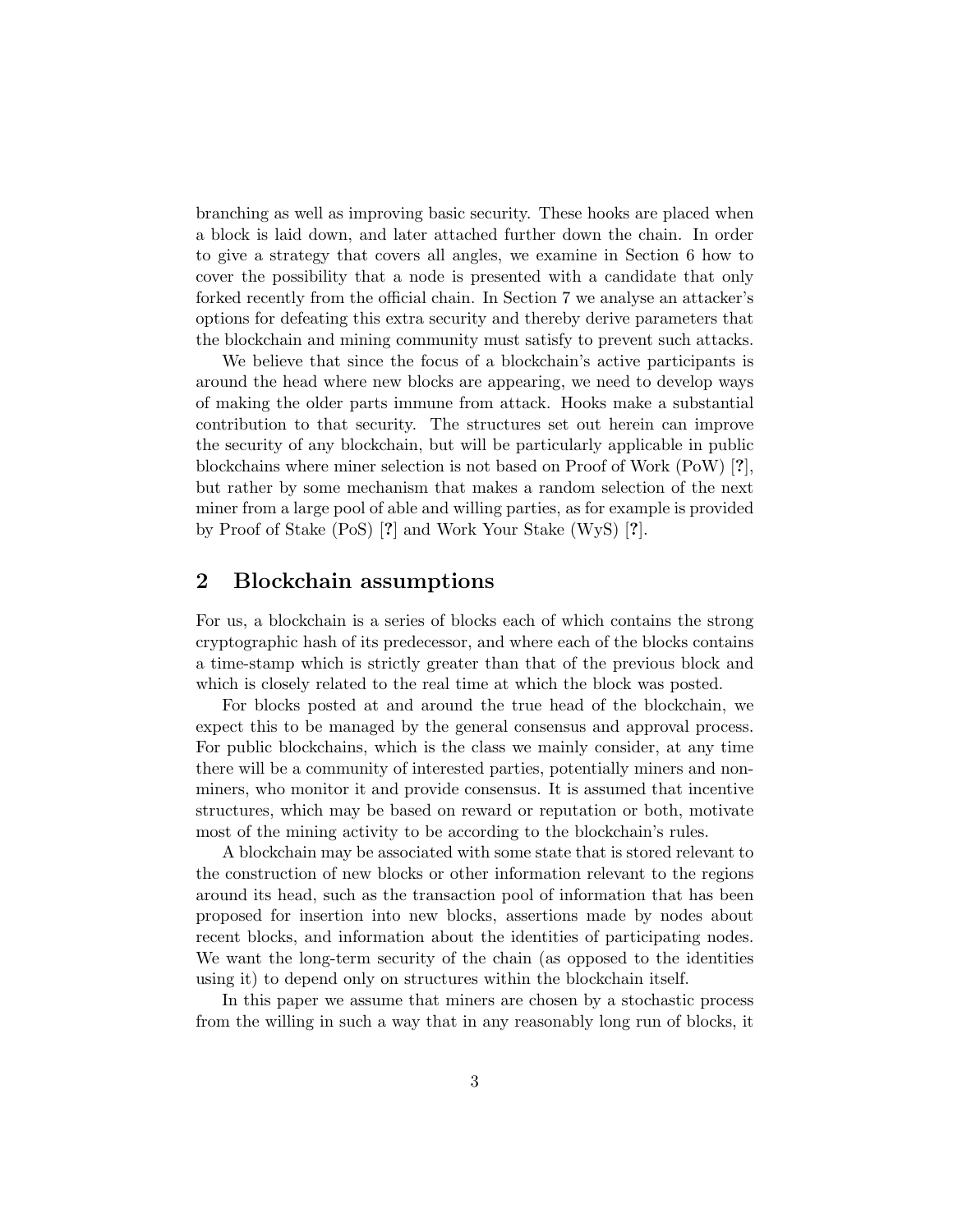is practically certain that the majority were created by good miners, namely ones that follow the rules. Unfortunately we do not think it is realistic to assume that all the miners – particularly the bad miners – act independently of each other.

We expect there to be upper and lower bounds on the mining rate, namely the number of blocks produced over intervals of time. In particular it should not be plausible to have an extended time interval in which many fewer or many more than than the intended number of blocks appear<sup>1</sup>. We will make use of this assumption, in preventing accepance of one variety of forking. Many readers will be familiar with the fact that the parameters of the Bitcoin chain are adjusted regularly so that the rate of block production is controlled statistically. In this regard we expect good nodes to have a reasonably accurate notion of time, such as secure internal clocks, that they can use to judge time related issues. These can of course be supplemented with secure external sources of time information such as GPS when available.

The best-known way of managing the mining process is to allocate mining rights using PoW, which has many positive qualities as well as the well-known disadvantage of wasting energy. These include managing the block creation rate, generating reasonably trustworthy random numbers, and avoiding forking or branching.

In our view the strongest argument for PoW as opposed to other public mining protocols is its resistance to branching. The assumption supporting this is that good miners outweigh bad ones in sheer mining power and actually choose to use their power for this purpose, motivated by rewards. Working together they can therefore create a longer chain satisfying the conditions of PoW than the bad ones, meaning that if a potential user is aware of both the genuine chain and a fraudulent one created as a branch, he or she will always almost pick the genuine one, with the advantage growing as time passes since the fork.

We are not aware of any watertight means of supporting this type of security with other mining protocols such as PoS, where potentially a bad miner could create a fork many blocks before the present head, possibly helped by some weakening in the cryptography used at the time that part of the real chain was created, of using some other strategy such as the one we develop in the next Section. He could then extend the branch to the present day with many false blocks (incorporating false time-stamps) when

<sup>&</sup>lt;sup>1</sup>Alternatively we could imagine that if there were, exceptionally, a long time gap, additional security measures will be placed in the block after the gap, which could include approvals by many participants according to some rules.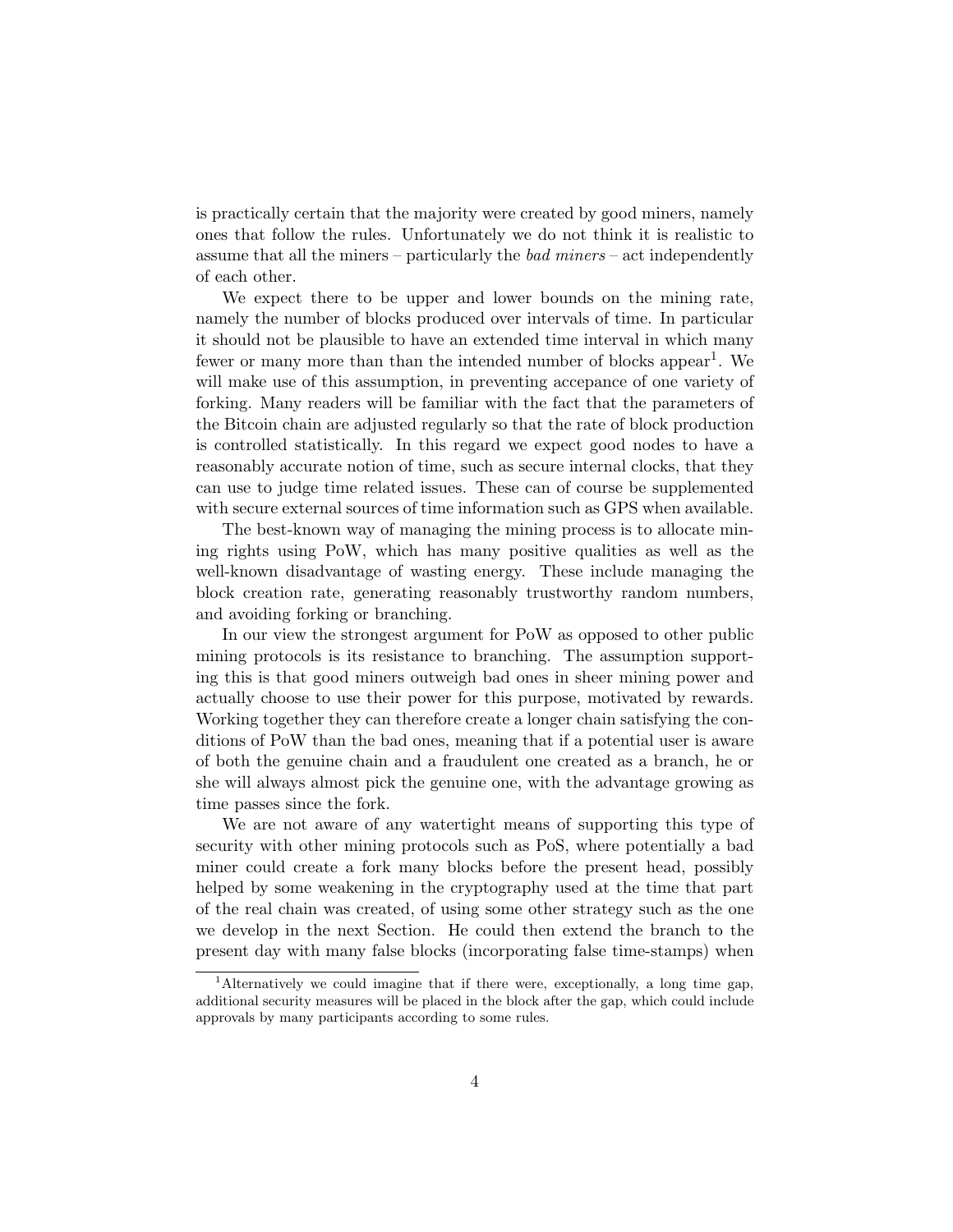he did not have the actual speed limit that PoW imposes, as opposed to a rule-imposed one.

In creating a blockchain, we are free to lay down rules for how blocks are formatted and what the fields of a block are intended to be used for. We can set out rules for what conditions must hold for something to be accepted into the chain, whether it is a piece or data, a transaction or a block. Essentially what we are doing here is proposing extra data to be included in blocks and rules for what is expected of miners and under what conditions they receive mining rewards.

The main contribution of this paper is showing how the judgement of the population of block creators in the run up to a given one can contribute sufficient backing to the true chain to allow those to joining nodes to distinguish between it and competitors indefinitely.

## 3 Forks and branching

In a public blockchain anyone can propose an extra node that points at some block other than the last one. Where this is near the proper head in steps through the tree, this can be part of the normal mining protocol and it is possibly proposed as an alternative, hoping to win a legitimate place in the chain in place of others. We do not regard this as a fork, which (when not officially sanctioned) means an attempt to create an alternative and presumable bogus history as a plausible alternative to the official one that already exists. We expect the process of selecting the correct branch to follow and getting consensus on it to be the business of the mining protocol. The details of the mining protocol are not the topic of this paper, but we term the growing chain of blocks it produces the official chain. Our business is to find ways of preventing anyone from being deceived into thinking that a block that is not part of the official chain is one.

What we need to do is avoid forks of the sorts illustrated in Figure 1, where the branch may occur well behind the current mining face. An attacker might create a new block that points directly at a block in the official chain, as with the forks leading to  $F_{long}$  and  $F_{short}$  in the figure. Or it might use a pre-existing block that was discarded in the mining process, as in the fork leading to  $F_{imb}$ . In either case the attacker can make use of identities and computing under his control to build a chain beyond this, containing whatever he likes within his power to create it.

In the figure, real time, as approximated by time stamps, increases from left to right, and hash links point from right to left where shown.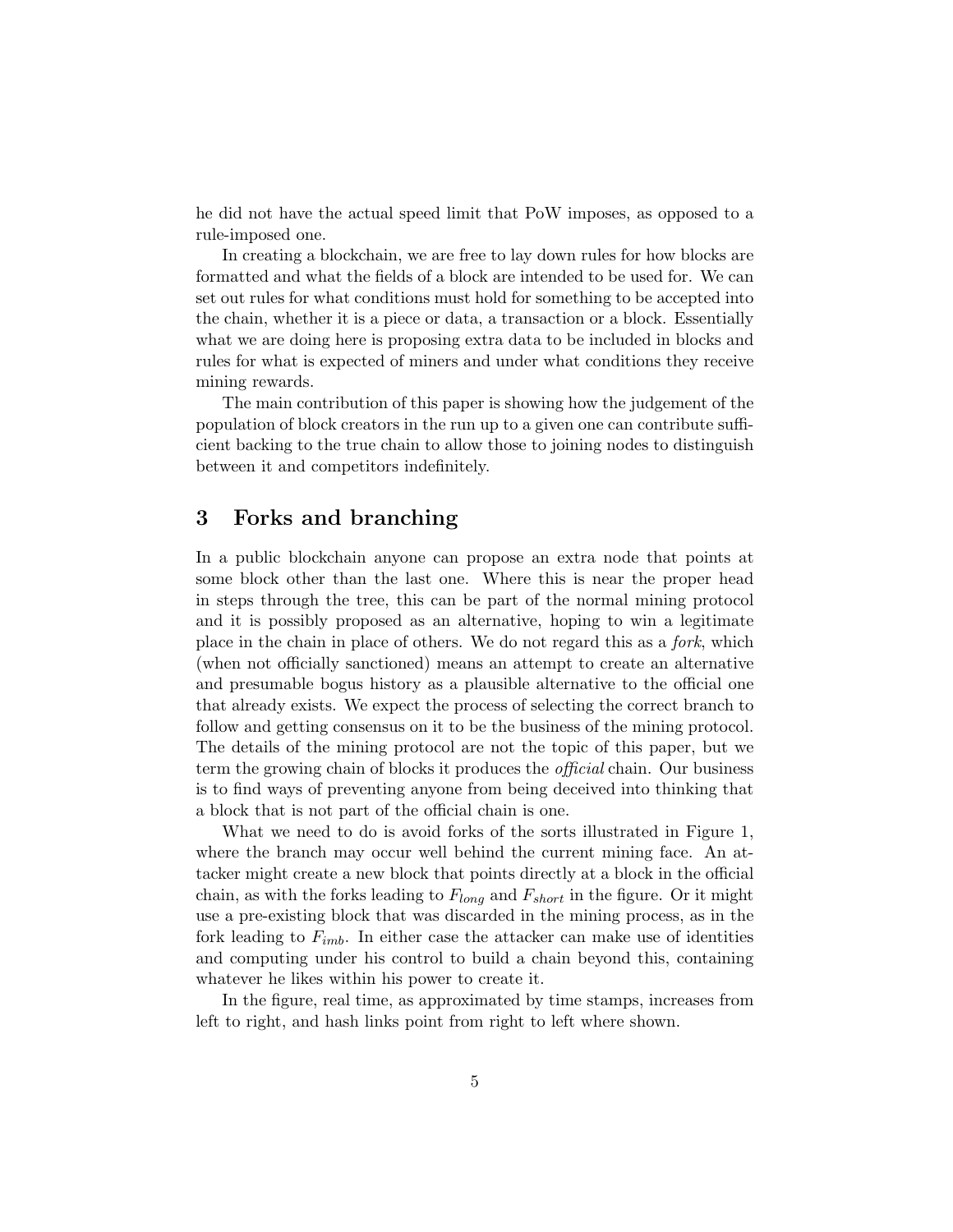

Figure 1: Types of fork

The mining protocol may or may not give rational and locally checkable reasons why it was correct to follow the official branch rather than the one leading to  $F_{long}$ ,  $F_{imb}$  or  $F_{short}$ , or it may not be so explainable. Even if it is, we might fear that as time progresses and cryptographic primitives used at the time that the root of the respective fork was created. In that case it might be possible for an attacker to create block(s) with forged time-stamps much earlier than they were actually built, which are plausible successors to blocks already present.

An interesting alternate attack strategy is that our attacker C might legitimately gain the right to propose a block  $B_n$ : the prior blocks may thus confirm his right to do so. But he does not use it, and the chain selects a reserve party to create the official block  $B_n$ . Much later, C might create an alternate history starting from his own version of  $B_n$ : under many assumptions this will be possible and not require any broken ciphers or hashes. PoW beats this attack (which there would be an attacker finding a solution to the hash puzzle posed by  $B_{n-1}$  and not using it till much later), as will our own approach.

In the methods developed in this paper, we do not discriminate between the cases of a fork being built on the main chain or on a discarded node, noting that depending on circumstances either might give the attacker an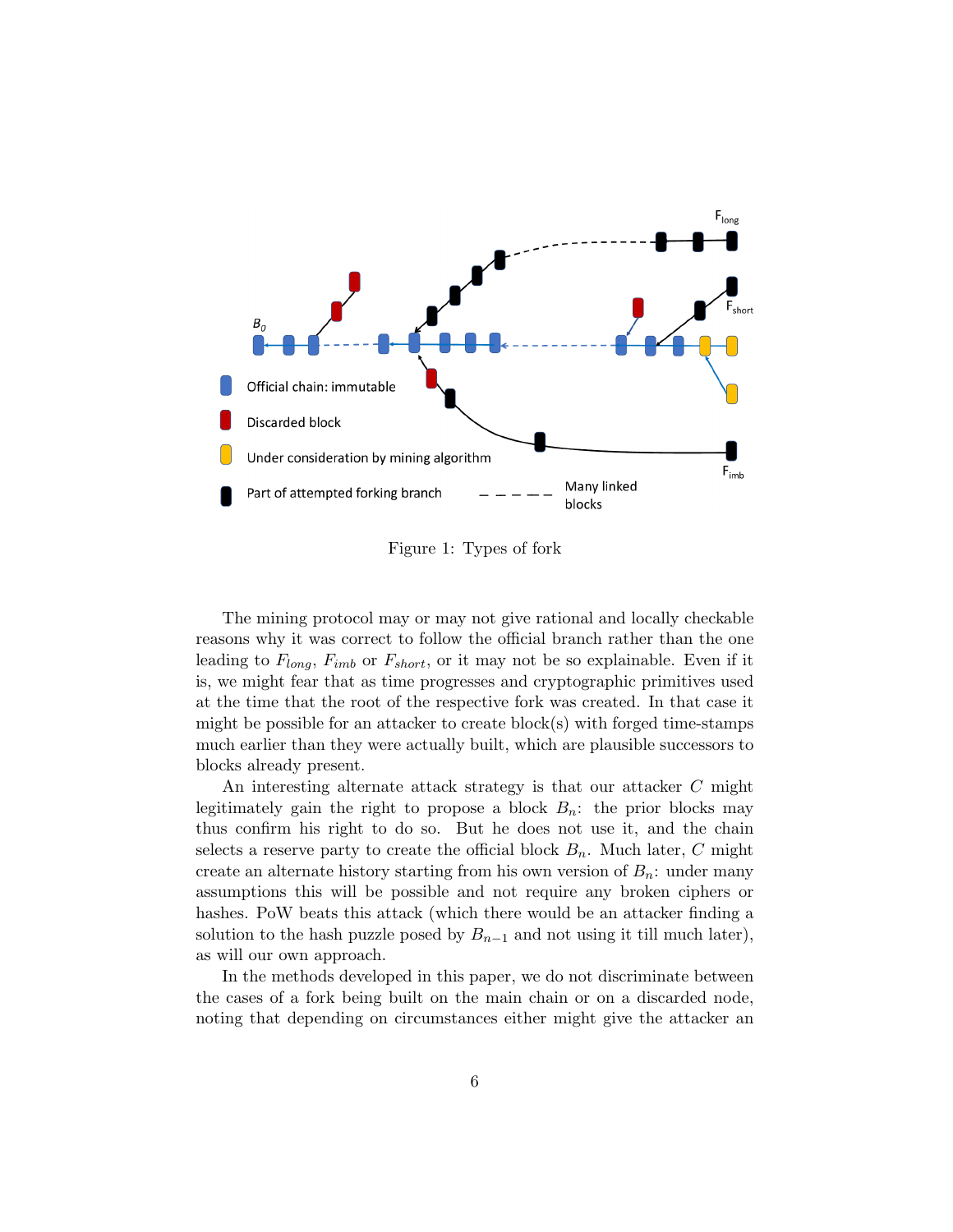advantage. What we do distinguish are long forks, as shown here to  $F_{lona}$ , and short ones as shown to  $F_{short}$  and  $F_{imb}$ . Note that in  $F_{imb}$  there is a huge imbalance between the lengths of the two arms of the fork, with *imb* standing for *imbalanced*.<sup>2</sup>

We concentrate mainly on making long forks unbelievable, but will also address short ones.

# 4 Heads up, heads down

Though the longest chain model under PoW gives a powerful security argument, a little thought reveals that it only works when whoever is presented with another candidate is aware of the existence of the head of the real chain as a second candidate and can analyse it. In other words if Alice, who is trying to decide whether a proposed head is genuine or not, has not kept her "head up" to see what is going on, she may not be aware of longer chains that beat the one she is testing.

Of course this may not be because of laziness on her part: because of the vagaries of decentralised systems she may be temporarily disconnected from the part of store where the head of the official chain sits. There is no such uncertainty in checking that a putative block is a descendant of the root block  $B_0$ : simply follow pointers back. If in the latter process some data is temporarily unreadable, there is no ambiguity that it is still the correct data and has to be read.

This last process is "heads-down", in the sense that the algorithm simply follows a path it is led down without any searching for "better" data. In a world of poor communication, either sort may be blocked from proceeding, but a heads-down process will know it is blocked whereas a heads-up one may give the wrong answer. We have no doubt that heads-down security checks are preferable to heads-up ones, since they should both be more efficient and more certain.

Of course in avoiding all sorts of forks, it may or may not be possible to avoid heads-up checks completely. We will see later that heads-up is still a valuable back-up to our proposal for a structure that makes it less necessary.

<sup>&</sup>lt;sup>2</sup>In this context, to be imbalanced, there should be a significant difference in the two legs: in fact one of them should break the rules on how fast blocks may be generated on the assumption that the block at the head of each is reasonably new.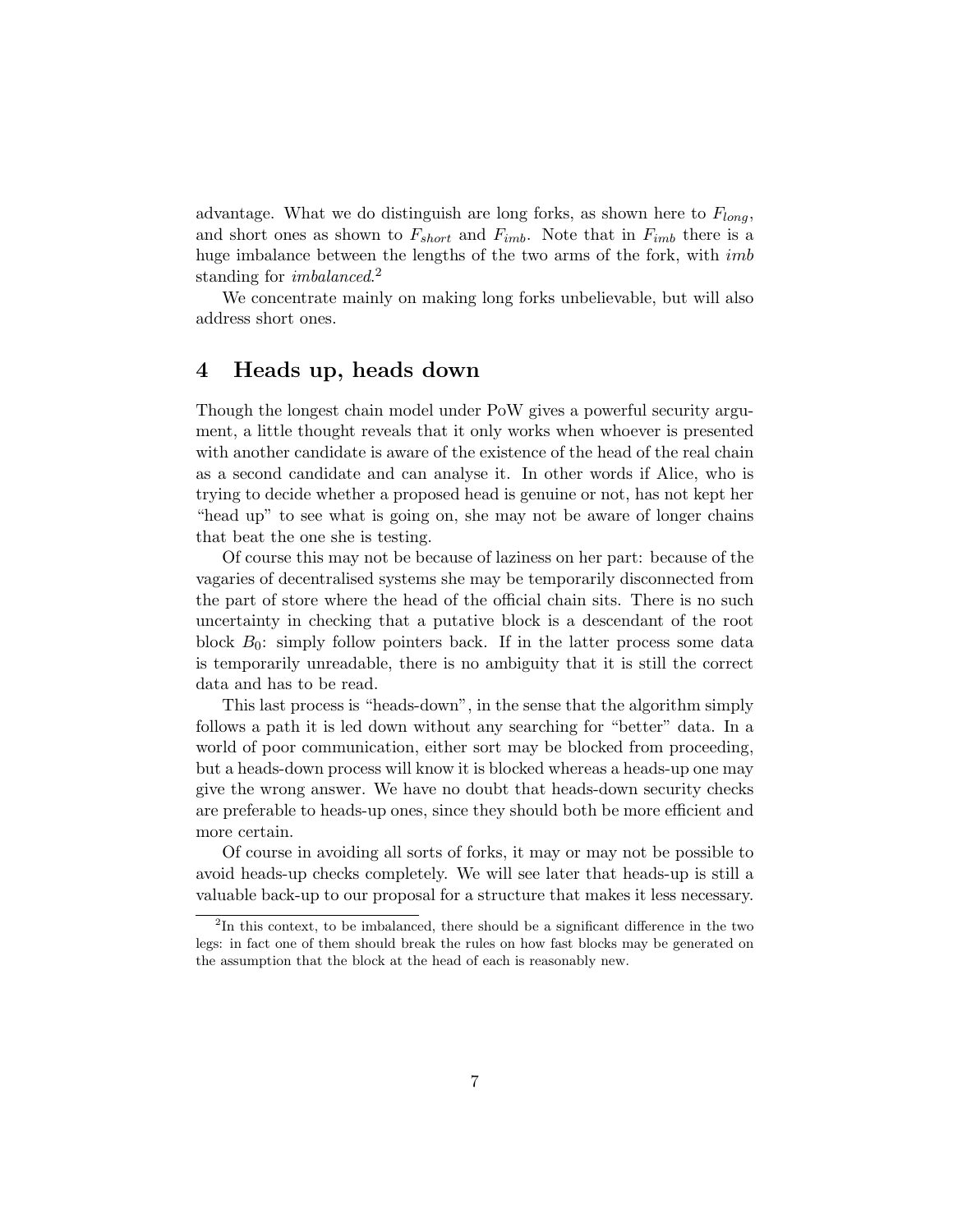# 5 Hooks

In this section we propose a model that allows us to move the responsibility for eliminating forking, at least of a certain sort, away from the mining model and into the basic structure of the chain itself. Specifically we seek to remove the need for the main argument for security to be heads-up as described in the last section.

In its pure form a public blockchain is the values of the blocks that make it up. It is not determined by where it is stored, because this changes (along with replication) as the blockchain evolves. It is created by a population of participating nodes that varies over time, and over whom there needs to be some trust assumption. We probably need to assume that this assumption has always been true, not just that it is true now.

We would expect that at any time the chain will consist of a sequence of blocks, possibly numbering in the millions or beyond, starting at a block  $B_0$  that contains initial conditions and rules, linked by the fact that the  $n + 1$ th block contains a strong cryptographic hash of the *n*th. Around the head, where new blocks are being created, there may be several contenders and other data structures. We would expect old blocks to become settled and uncontroversial, as indeed they must be thanks to the hash links for someone who knows a newer one. It must never be forgotten that thanks to the properties of hashing, any block determines a unique series of predecessors, and that any assurance that block  $B_n$  is genuine member of the chain automatically ensures that each of these predecessors is too.

The main purpose of the present exercise is to show how to ensure that someone who only knows the value of  $B_0$  can join the chain securely, depending solely on the state of the blockchain rather than depending on properties of the network. The following sets out the assumptions we make:

- Everyone understands that the blockchain is identified by its root block  $B_0$ : that means the value of it, not any specific memory location.
- The creator of  $B_0$  is assumed to be completely trustworthy at the time  $B_0$  was created and for a suitable period afterwards.
- At any time there will be a collection Active of active nodes who are interfacing with the blockchain. All have a currently reliable signature method. We assume that always a majority of these are reliable, in the sense that they are both responsive and supporting rather than undermining the protocols. So they are good rather than bad.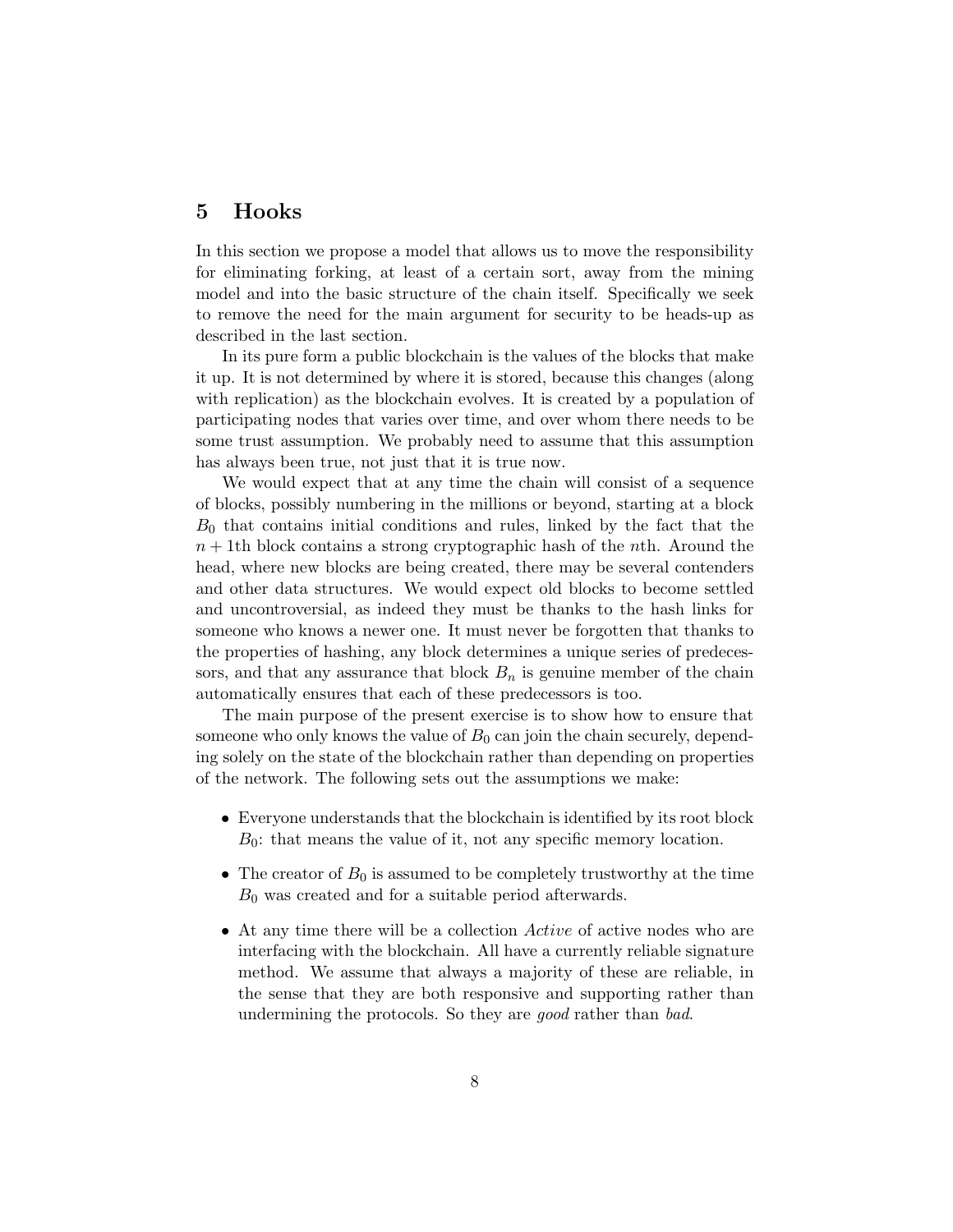- The nodes in *Active* all have good knowledge of what is happening at and around the head of the chain. At least the good nodes in Active will, unless they have very recently become active, be aware of meaningful activity at and around the head.
- As blocks become immutable, the nodes of *Active* become aware of this. Eventually the fact that a block is immutable will be common knowledge: all of Active and any users who are simply observing know it is immutable and that all understand they have common knowledge of this.
- Nodes can leave and join *Active*. The crucial feature we pay attention to is how a node joins: it needs to know the values of blocks at the head of the chain: we pay attention to what it must do to to identify these.
- We anticipate that once a node has successfully identified the head of the blockchain, it will become familiar with the activities around it and be able to follow the development of the blockchain accurately. It will follow the development of the official chain as long as it remains Active.

The basic structure of a blockchain, namely blocks in which each contains the hash of its predecessor, with the ultimate predecessor being the start block  $B_0$  that represents the chain, implies a tree rather than a chain. It relies on ever-developing consensus to pick a single successor, but in the standard data structure there is nothing to enforce this. We regard the initial establishment of consensus amongst the currently active nodes Active as a different subject from keeping that consensus visible to all for nodes outside Active.

Imagine the following scenario: block  $B_n$  was established some time ago, and  $B_{n+1}$  shortly after as its successor. Potentially the cryptographic signatures associated with the nodes involved have weakened and/or the nodes involved have gone offline. Whether using these things or not, an attacker constructs a plausible successor for  $B_n$ , namely  $B'_{n+1}$ , and as many further successors  $B'_m$   $(m > n + 1)$  to this as it likes. Such a series of nodes is almost certainly associated with a community of identities controlled by the attacker. We would like the blocks to contain structure that would allow the joining node  $C$  to recognise such a branch even though he has never seen any of the  $B_m$  for  $m > n$ .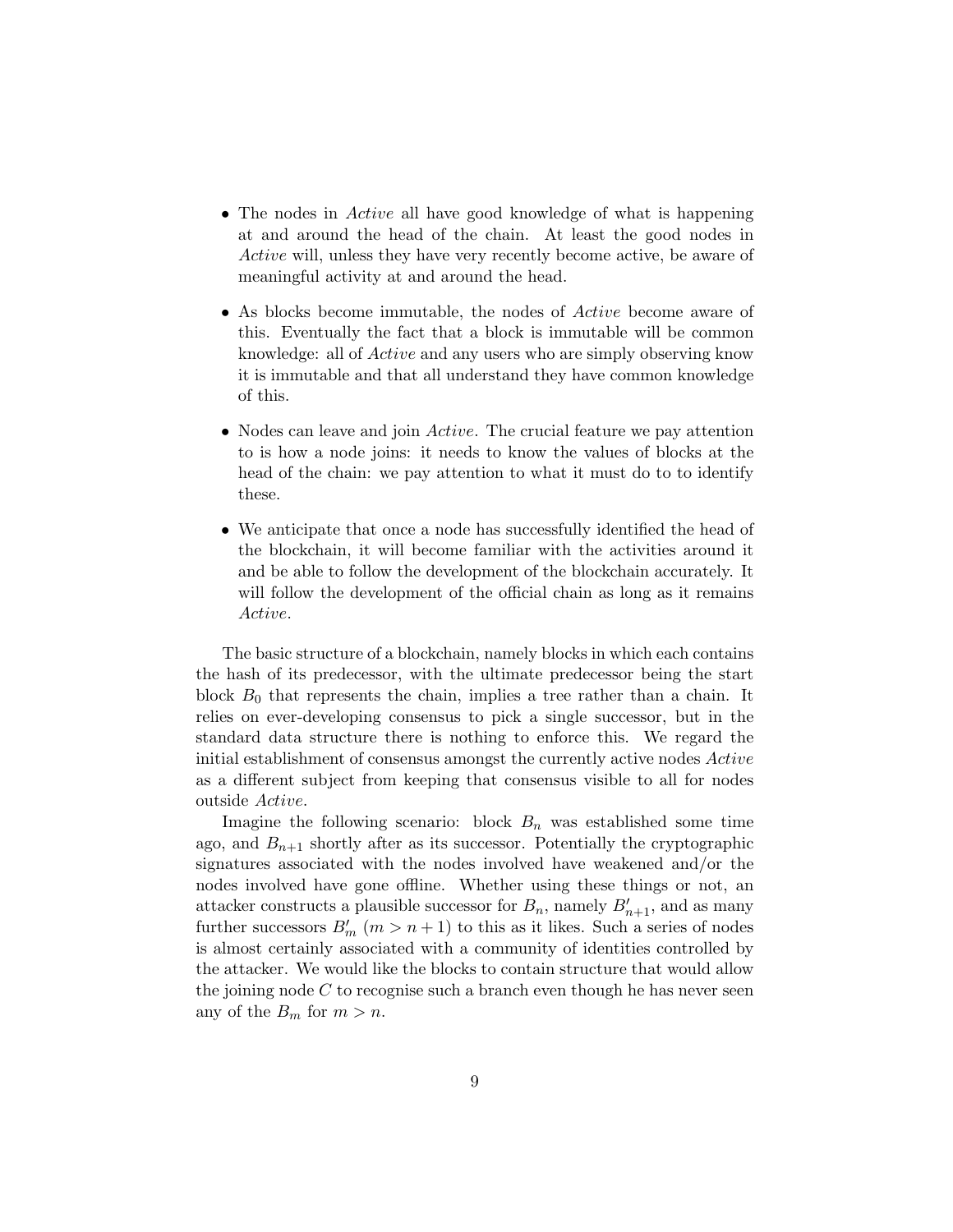Presented with one of the  $B'_m$  as being at the end of the chain, with presumably all the agents apparently creating these fake blocks under the control of the attacker, how can  $C$  tell the difference? One way might be to look around (heads up) and see what other independent people think, but it would be better not to have to.

Our proposal, based on the above assumptions, manages to manufacture upward pointing links (which we term hooks because of the way they work, into the blockchain in addition to the traditional downward pointing ones. They have essentially the qualities of links pointing in the other directions from the usual ones in a blockchain. Since we cannot modify existing blocks these have to be placed subtly. This is done by showing they have been created by the same parties as the preceding block and not requiring any other information about the parties or from outside the blockchain. These are individually not so secure since they depend to a greater extent on the trustworthiness of the said nodes, but we use them with considerable redundancy so that the presence of a proportion of bad miners amongst successful miners does not destroy security. How large a proportion will be the topic of later sections.

The proposal is as follow: a number  $s$  is chosen so that it is believed certain that of any s consecutive blocks of the official chain, a reasonable number will have been mined by trustworthy and honest nodes. We will examine what "reasonable" means here later. On the assumption that the mining protocol picks the miners of blocks independently and at random in such a way that each is good with probability at least  $p$  and bad with probability at most  $q = 1 - p$  (q thus being an assumed upper bound on the proportion of mining power as time progresses<sup>3</sup>), the number of good miners in any  $s$  is binomially distributed, so it is never completely *certain* that  $k > 0$  of any s will be good, but we can get close. For example if s is 100,  $p = q = 0.5$  and "reasonable" means at least 10 then the standard deviation of the distribution is 5 and the probability that there are not a reasonable number is less than  $10^{-15}$ . If  $p = 0.75$  so  $q = 0.25$  and  $s = 160$ and "reasonable" means at least 81 (i.e. more than half) then the standard and reasonable means at least 81 (i.e. more than half) then the standard<br>deviation  $\sigma$  is  $\sqrt{(480/16)} = \sqrt{30}$  which is close to 5.5 and the probability

<sup>&</sup>lt;sup>3</sup>In general this calculation and subsequent ones in this paper based on assumed proportions of good and bad miners may need to be adjusted for two factors. The first is that some good nodes may choose not to mine, if this is permitted. Of course we could make mining compulsory or highly incentivised. In either case we would need to ensure that, unlike PoW where specialised hardware is in reality required, it is accessible. The second is that the selection will in all likelihood be biased by ownership of some resource such as stake or equipment.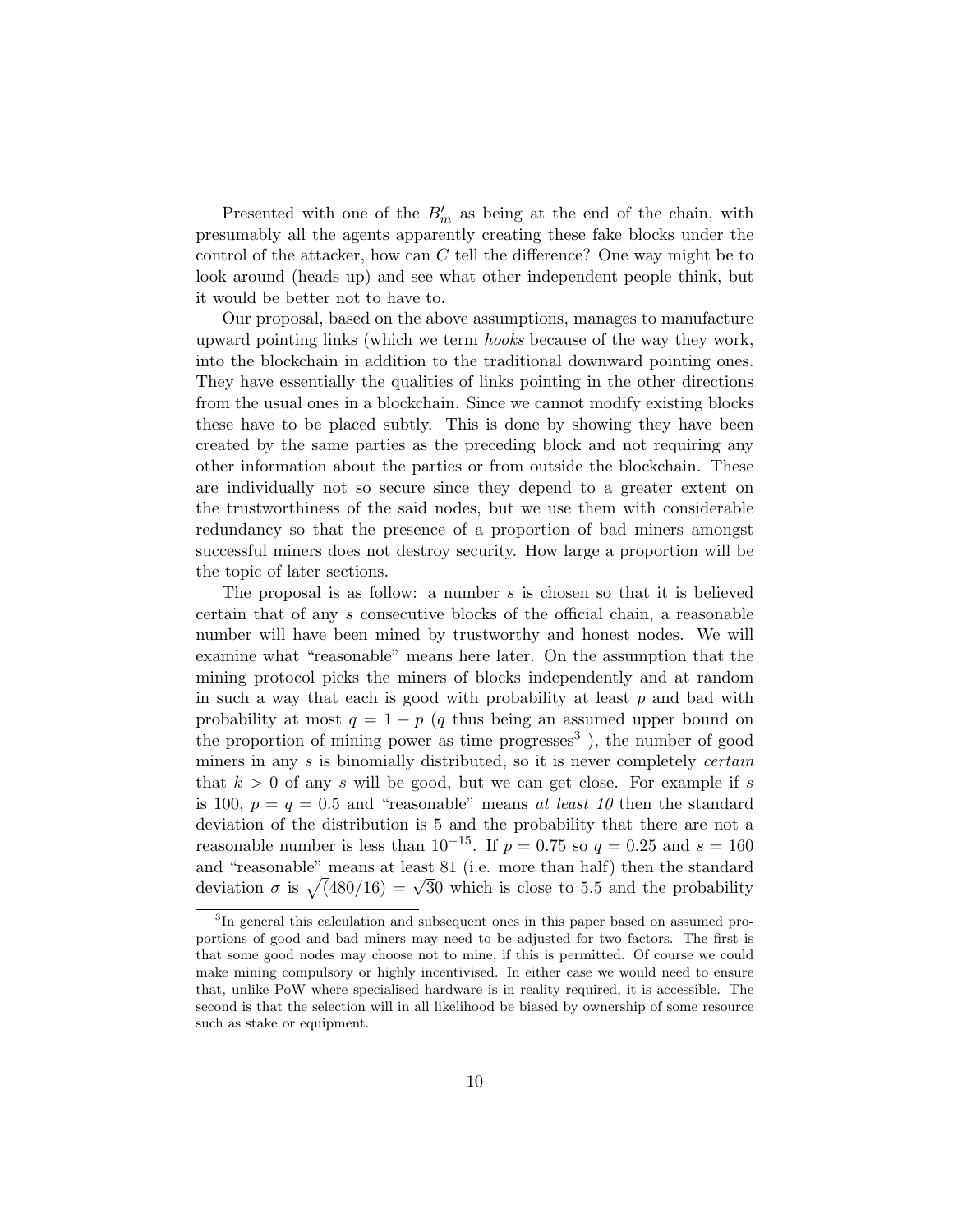only slightly greater. (Both require exceptions of about  $8\sigma$ .) In our hooking protocol:

- The creator  $A_n$  of each block  $B_n$  is obliged to include a fresh public key  $PK_n$  in it, of which only she knows how to create the corresponding signatures. (Note that though the  $B_n$  are necessarily different from each other, the  $A_n$  need not be.) She is obliged to use that key only once for anything that could be construed a hooks, and only over a highly constrained time. In fact we will normally assume she uses it exactly once in total. Using it outside these restrictions, or not at all when it should, attracts a penalty. We imagine that the most likely form of the public key will be a Lamport [?] one or a more space efficient hash-based one-time key (e.g., using the Winternitz scheme [?] or a variant) because of their intrinsic quantum resistance. The choice will be based on the trade off between the sum of the sizes of the public key and signature (each of which appears once in the blockchain, a replicated structure) and the creation (once per signature) and checking (probably many times) per signature. For this particular purpose, structures such as Merkle trees that allow multiple use of hash based keys are probably redundant. At the time the key is placed in the block we think of it as a hook dangling from the chain which still has to be placed higher up.
- $A_n$  is obliged to stay in *Active* and watch the development of the chain until she sees that block  $B_{n+s}$  is immutable.
- At that point she signs  $B_{n+s}$  using  $PK_n$  and makes the signature under available for inclusion in the blockchain, for example as a transaction, and watches to make sure it is included. (Replication of the signature over multiple blocks is allowed, but not needed.)
- Before such a signature is included in block m for  $m > n + s$  it is checked, so only accurate signatures make it in: a block with an inaccurate signature will be rejected as invalid.
- The creators of block  $B_n$  and  $B_m$  thus cooperate in taking the hook that is dangling from  $B_n$  and attaching it to  $B_{n+s}$ .
- Once that signature has been registered and the hook completed, the role of the agent  $A_n$  creating it disappears:  $A_n$  can forget the secret key, and it would be better if she did since then if  $A_n$  is later corrupted the key cannot be compromised. It is best not to think that  $A_n$  has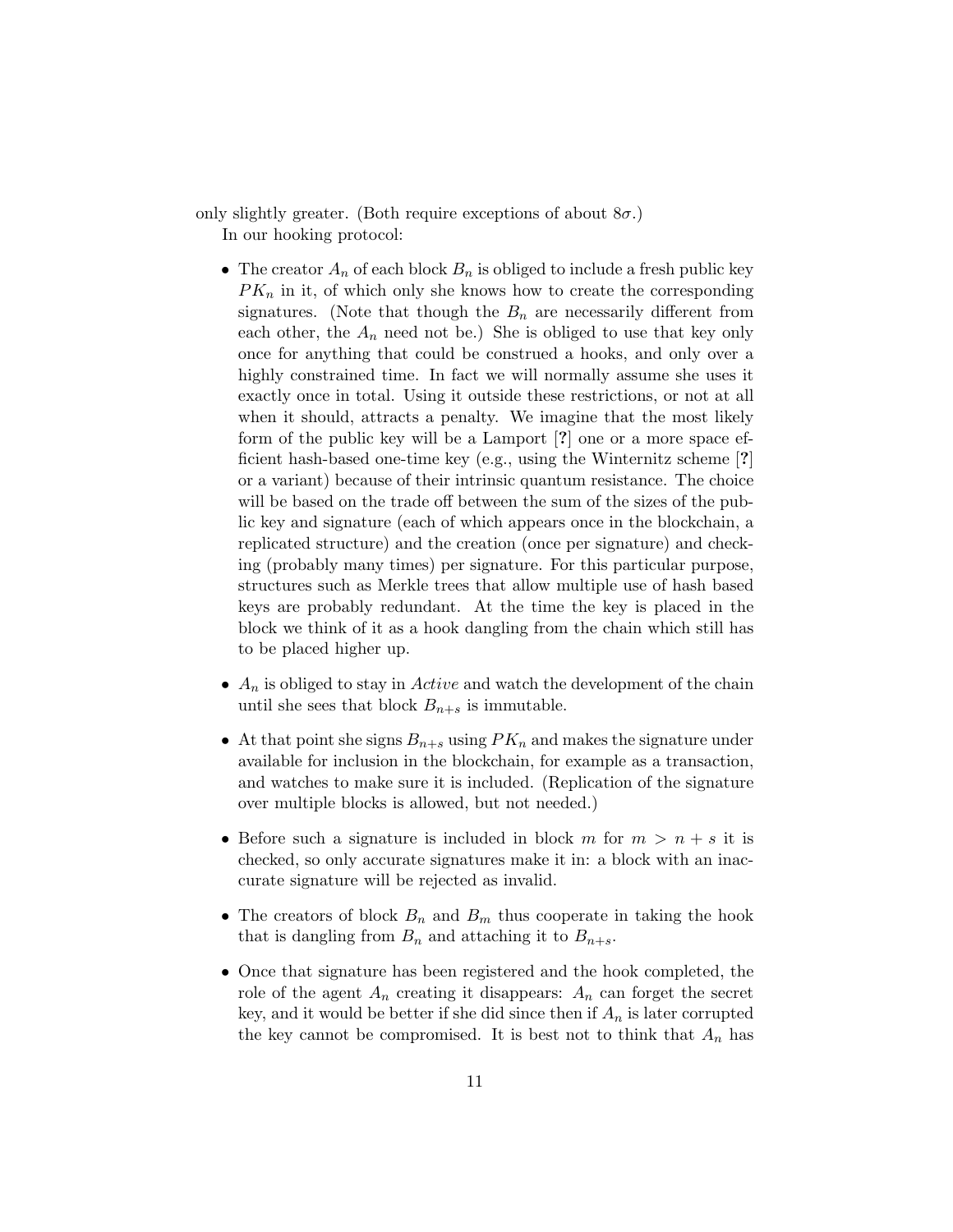

Figure 2: The root of the hook anchored in  $B_n$ .

signed  $B_{n+s}$  but rather that  $B_n$  has: the hook exists solely within the blockchain, just like regular links do.

The development of a single hook is illustrated in the following figures. In practice the gaps between the blocks involved would probably be rather larger than is illustrated here. Figure 2, shows the initial state of the hook, namely the public key material that has been placed in  $B_n$ . Naturally this block itself does not change, but the key material forms the basis of the hook that  $A_n$  will later make available about  $B_{n+s}$  for  $A_r$  to place in  $B_r$ . Figure 3 shows the state where  $B_{n+s}$  has been placed in the chain, but is not yet settled enough to be signed.

Figure 4 shows the signature created but waiting to be placed. Note that the two blocks following  $B_{n+s}$  were probably placed before the signature was available to include in them. The signature that represents the hook is proposed by one node  $(A_n)$  and checked several times: the first necessary one is the agent  $A_r$  who includes it on  $B_r$ . Finally, in Figure 5 the hook has been adopted into block  $B_r$ , which can be expected to become immutable before too long. The acceptance criteria for  $B_r$  will include ones about the hook: it must be well-formed and be a correct signature using  $B_n$ 's key material of  $B_{n+s}$ , which is a predecessor of  $B_r$ : thus this is a further round of checking of the hook.

Figure 5 shows that the hook from  $B_n$  to  $B_{n+s}$  has components which sit in  $B_n$  and  $B_r$ , but none in  $B_{n+s}$ .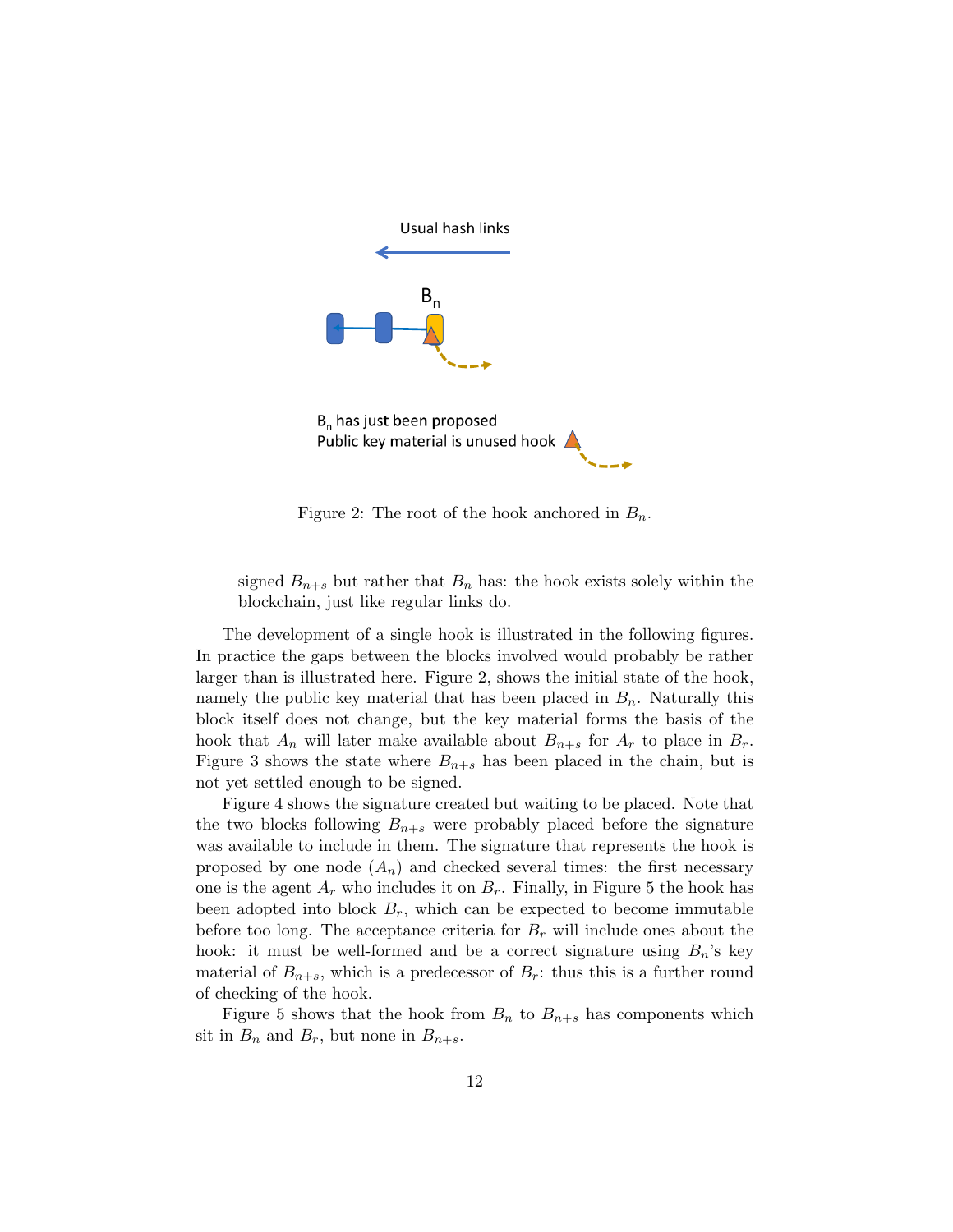

Figure 3:  $A_n$  can now see  $B_{n+s}$ , but not yet sign it.



At this stage the signature/hook is outside the chain, unchecked  $\blacksquare$ Maybe transaction pool

Figure 4:  $B_{n+s}$  has been signed, but the hook has not yet been adopted into the chain.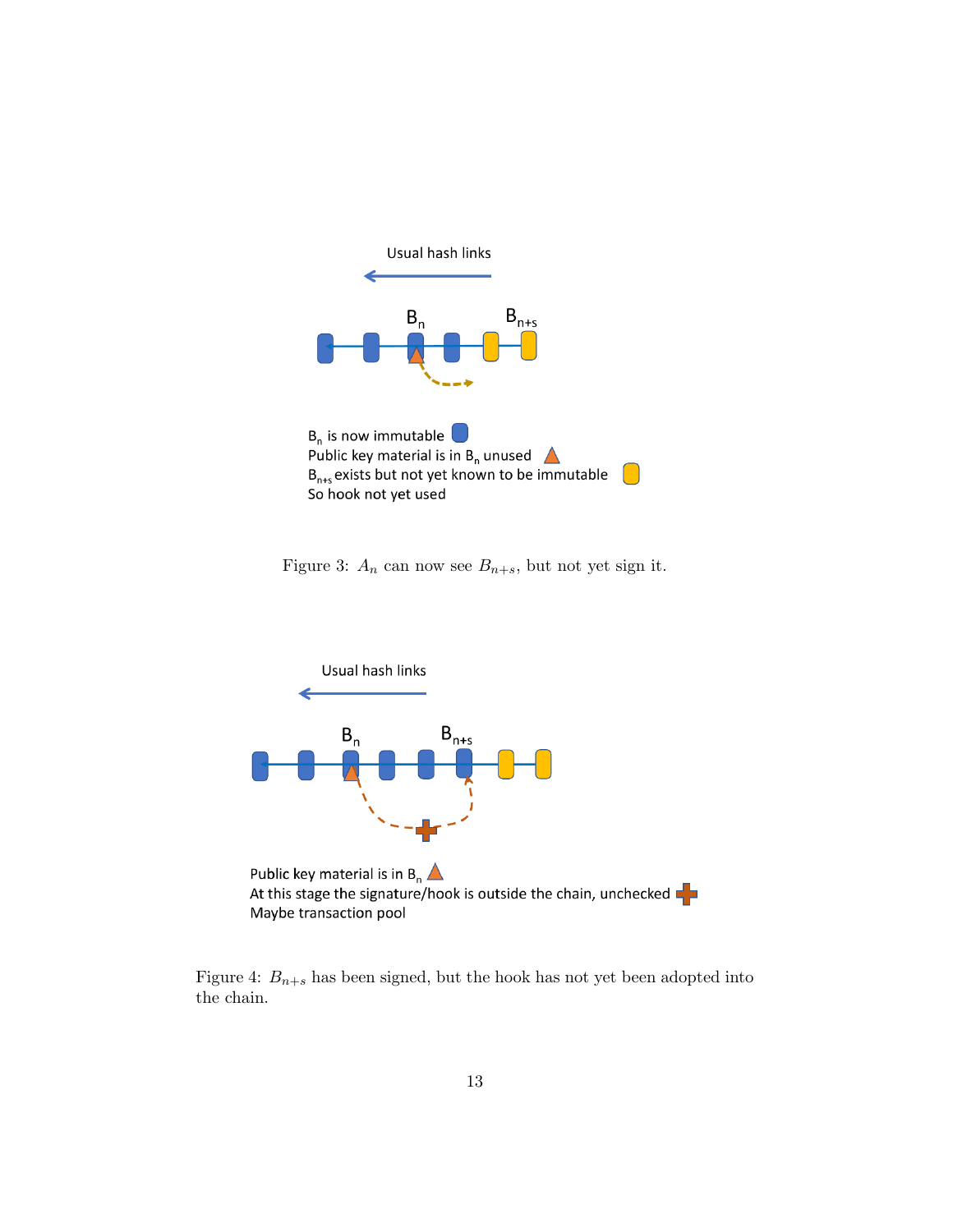

The creator of  $B_n$  used the corresponding secret key to sign  $B_{n+s}$  and for nothing else That signature now placed in some later  $B_m$ . Completed hook.

Figure 5: The hook is now in block  $B_r$ . the chain.

This process can be seen evolving along the chain in Figure 6, where the further right one goes the less evolved the hooks are, since the blocks are younger. Note that the first hook is into  $B_s$ . Note also that the assumption that the creator of  $B_0$  is trustworthy implies that any block history with a  $B'_{s}$  that is not the one certified in  $B_{0}$ 's hook must be fraudulent.

For simplicity this picture assumes that  $r$  is a constant greater than  $n + s$  for all hooks, and so each block contains only one. This makes the figure more understandable. Note also that we have coded the status of each hook in colour and possible dashes and dots. In future figures we will omit the explicit role of  $B_r$  and have the hook involving only  $B_n$  and  $B_{n+s}$ , but maintain the colour and line-type coding. Figure 7 shows exactly the same state as Figure 6.

It is easy to incentivise both the creation of hooks and their inclusion in later blocks: all or part of the mining fee for the block in which the key was registered can depend upon the signature, and attractive mining fees can be associated with including the signature in a later block. Where, as proposed in [?], prospective miners have to offer a good behaviour deposit to be allowed to mine, we can amplify the incentive to provide signatures by forfeit of that.

We can thus rely on good miners (a) generating hooks and (b) including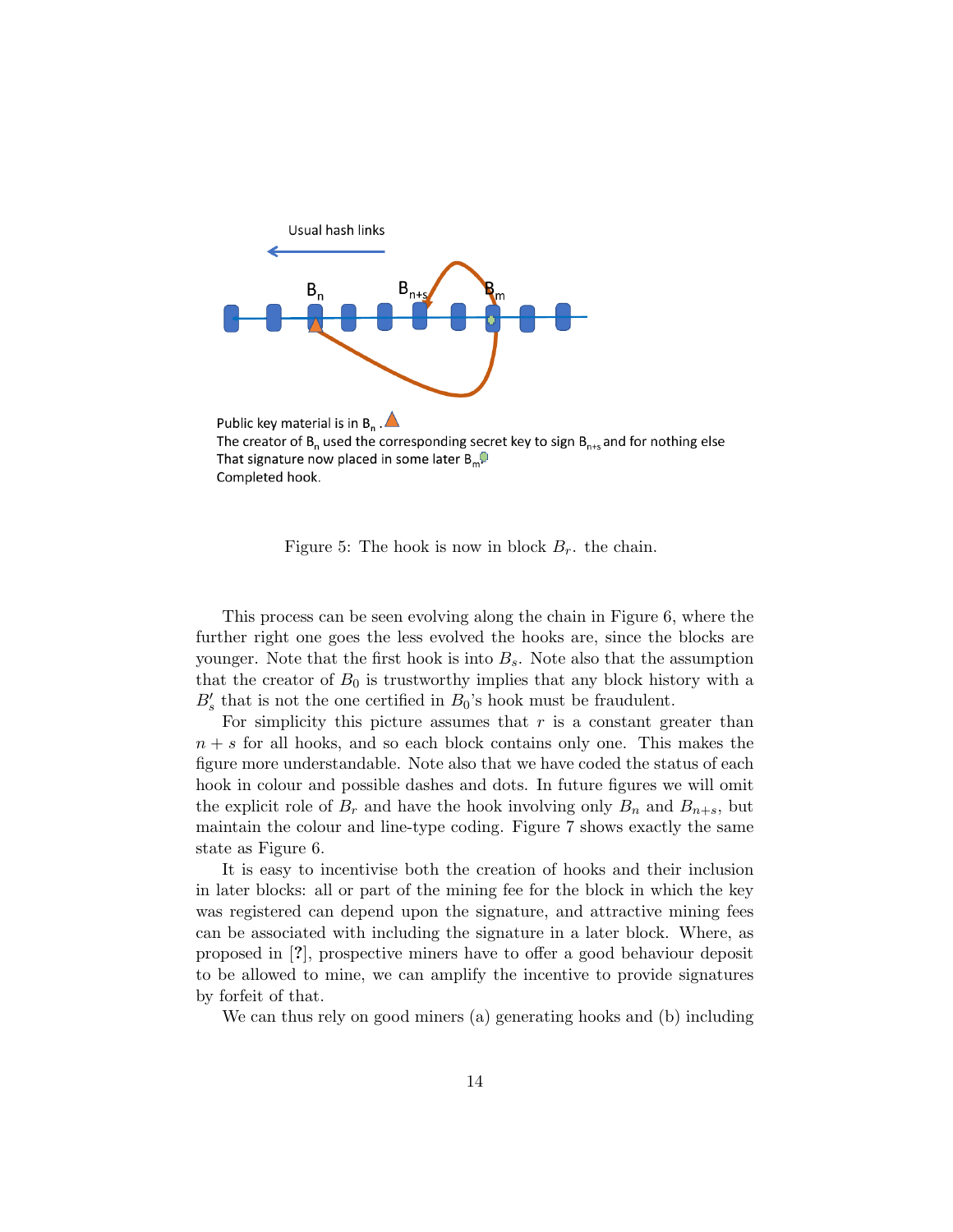

Figure 6: Chain showing multiple hooks at different stages.



Figure 7: Chain of Figure 6 in simplified notation.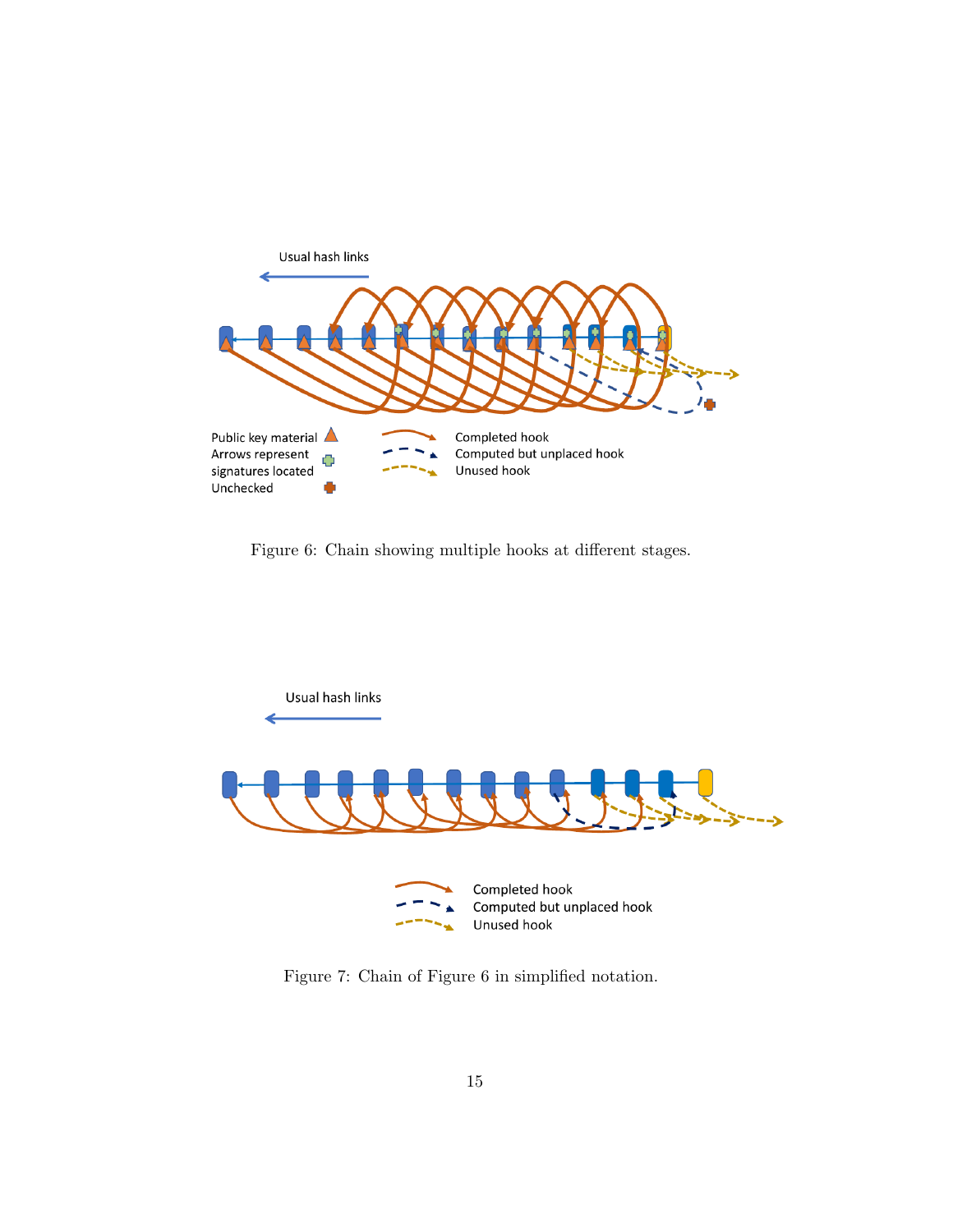available ones in blocks unless they are out of action or have their communication blocked. We can rely on them not re-using their  $PK<sub>n</sub>$ s. The failure of bad miners to generate hooks or failure to include others' hook signatures in the blocks they build will advertise their bad status, which we would not generally expect unless an attack with a good chance of success is under way. Note also that if a hook is available for inclusion in a block, and a (bad) miner fails to include it at block  $m$ , then in the next few there will probably be a good miner who will include it.

The fact that bad miners are highly incentivised, in the normal run of events, to generate good hooks, can play a positive role in the protocol for detecting forks.

#### Initialisation

We can say that the hook from  $B_n$  to  $B_{n+s}$  covers each node  $B_j$  between these two, and implies that  $B_n$  backs the fact that  $B_m$  is followed in the chain by  $B_{m+1}$  whenever  $n \leq m$  and  $m+1 \leq B_{n+s}$ , as  $B_{n+s}$  is certainly preceded by the sequence from  $B_n$  to  $B_{n+s-1}$ .

The observant reader will have noted that while there ought to be s distinct hooks covering every consecutive pair of blocks in the central portion of the blockchain, this is not true at the beginning and end of the chain because this would have to stretch s blocks to both left and right for this to be true. Protecting links near the end of the chain is covered in Section 6 as they give rise to short forks.

We should also pay some attention to the initial portion of the chain. Until s blocks have been established there are no completed hooks at all, but there can be no long forks.

Working in our favour is the fact that the creator of  $B_0$  is completely trusted. Thus the fact that the first hook is created by the creator or  $B_0$  seems to give it complete authority and, once this hook is present, no possibility of a fork succeeding in the first s blocks: we remarked above that to be believed every possible version of the chain must include the unique  $B_s$  certified by  $B_0$ . Until the hook from  $B_0$  is present, all block creators remain in Active.

#### Testing a block

The effect of hooks on a fork is shown in Figure 8. If the signature protocol has been complied with throughout a blockchain's evolution in the sense that every good node creating a block has introduced a hook to block  $B_{n+s}$ ,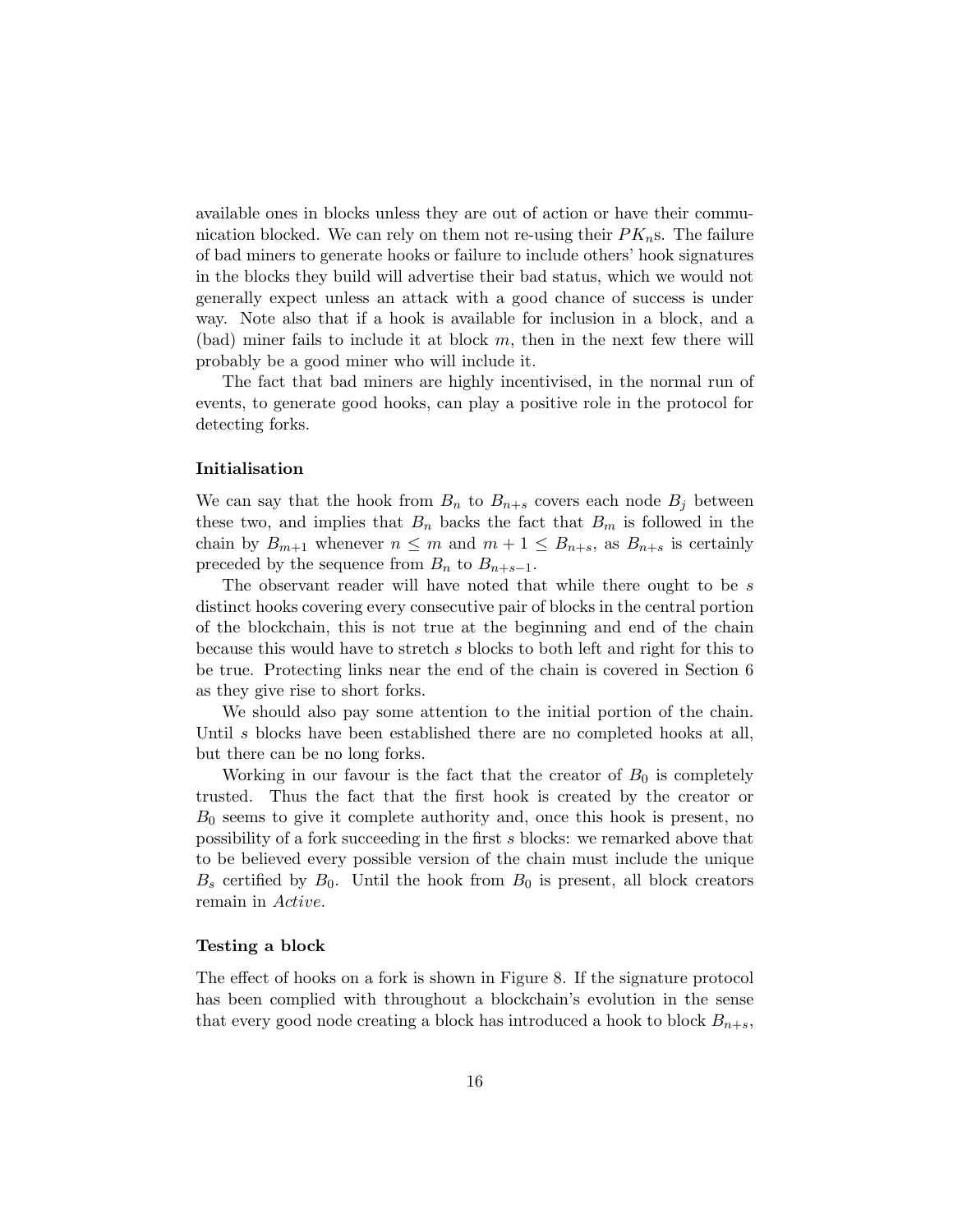

Figure 8: A fork, assuming complete hooks in official chain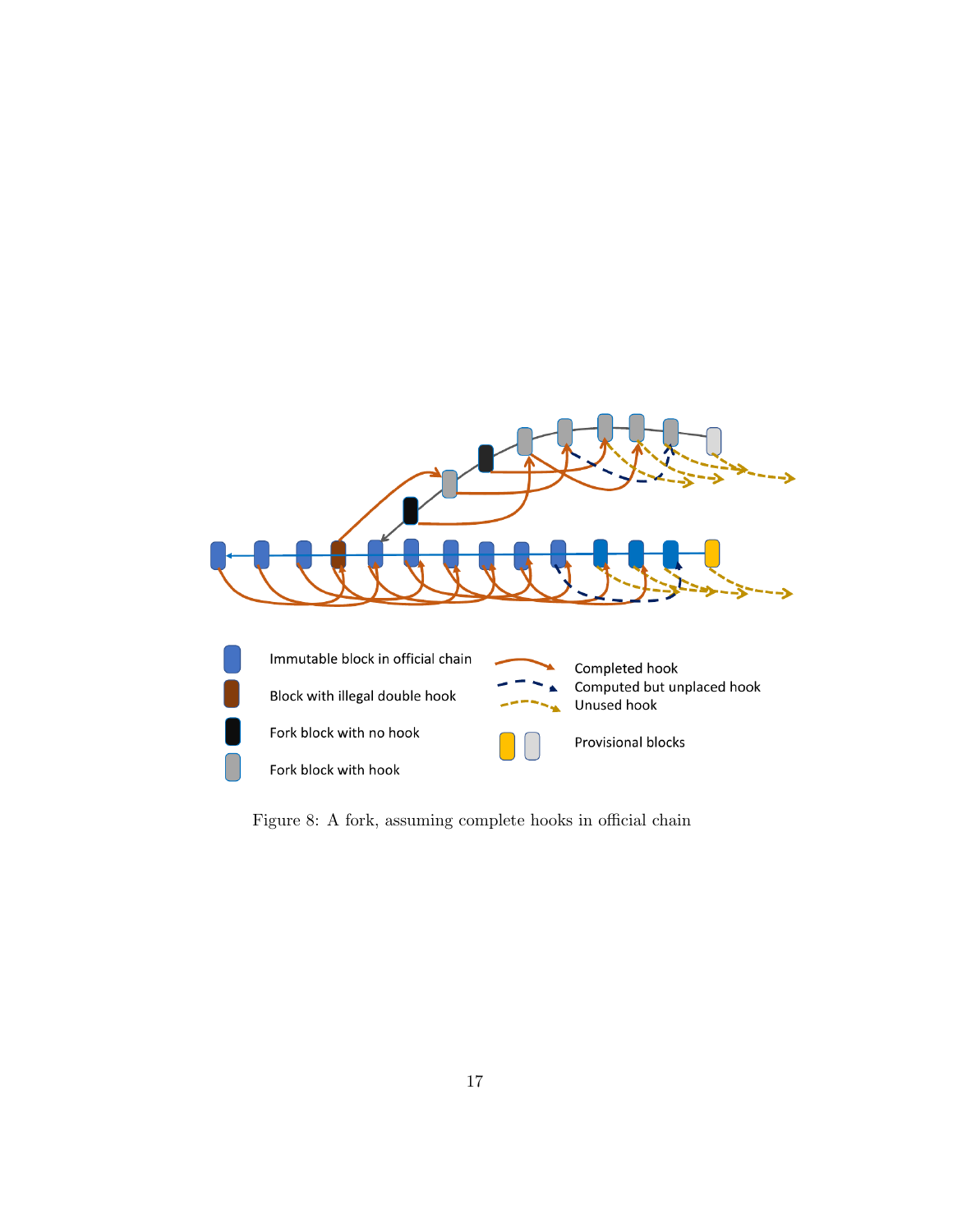then a tester presented with a supposed block  $B$  of it can follow the following algorithm:

- The hash pointers are followed back to their root. If this is not  $B_0$ , then  $B$  is not part of its blockchain.
- If B is at level n we will call it  $B_n$ , and its level-m predecessor  $(m < n)$  $B_m$ . If  $B_n$  is not part of the official chain then this is true for some first  $B_m$  amongst its predecessors, or  $B_n$  is itself the first such not to be in the official chain. We will assume that the tester carries out a search for such an  $m$  starting from  $s$ , which it tests using the knownto-be-trustworthy attestation of  $B_s$  by  $B_0$ : if this checks out then all blocks up to  $B_s$  are official. If not then  $B_s$  and hence all  $B_m$  for  $m > s$ are not. So below we assume  $m > s$ .
- Then for some known constant r, if  $m \leq n-r$ , there should be a hook from  $B_{m-s}$  to  $B_m$  to be found in a block between  $B_{m+1}$ and  $B_n$ : namely a signature of  $B_m$  checkable using the public key found in  $B_{m-s}$ . If  $m \leq n-r-s$  there should be hooks from blocks  $B_{m-s}, \ldots, B_{m-1}$  to  $B_m, \ldots, B_{m+s-1}$ , each of which represents a separate attestation to  $B_m$  by an earlier block. The checker should count how many of these are actually present. If they all are, then  $B_m$  can be assumed to be official, if none are then it can be assumed to be bogus.

In effect Figure 8 shows that if the official chain has a complete set of hooks, and we assume that any link without all hooks is suspect, then this gives perfect discrimination unless there are s consecutive bad miners: ones who might double sign. In the illustrated example  $s = 3$  (much smaller than in practice) and one of the s nodes required to certify the fork has done so, but not the other two, leaving two uncertified blocks in positions where we would expect them to have been certified.

If some are present and some are not and we are not sure the completehook assumption is valid, then we will need a protocol for deciding the answer based on the circumstances of the blockchain and possibly additional tests. We will discuss this topic in later sections.

• If  $m > n - r - s$  then there may not be enough hooks in the chain to determine the above. It may be possible to find some in the place that hooks are put before being transferred to the chain, e.g. the transaction pool, but still there may not be enough. If so then  $m$  is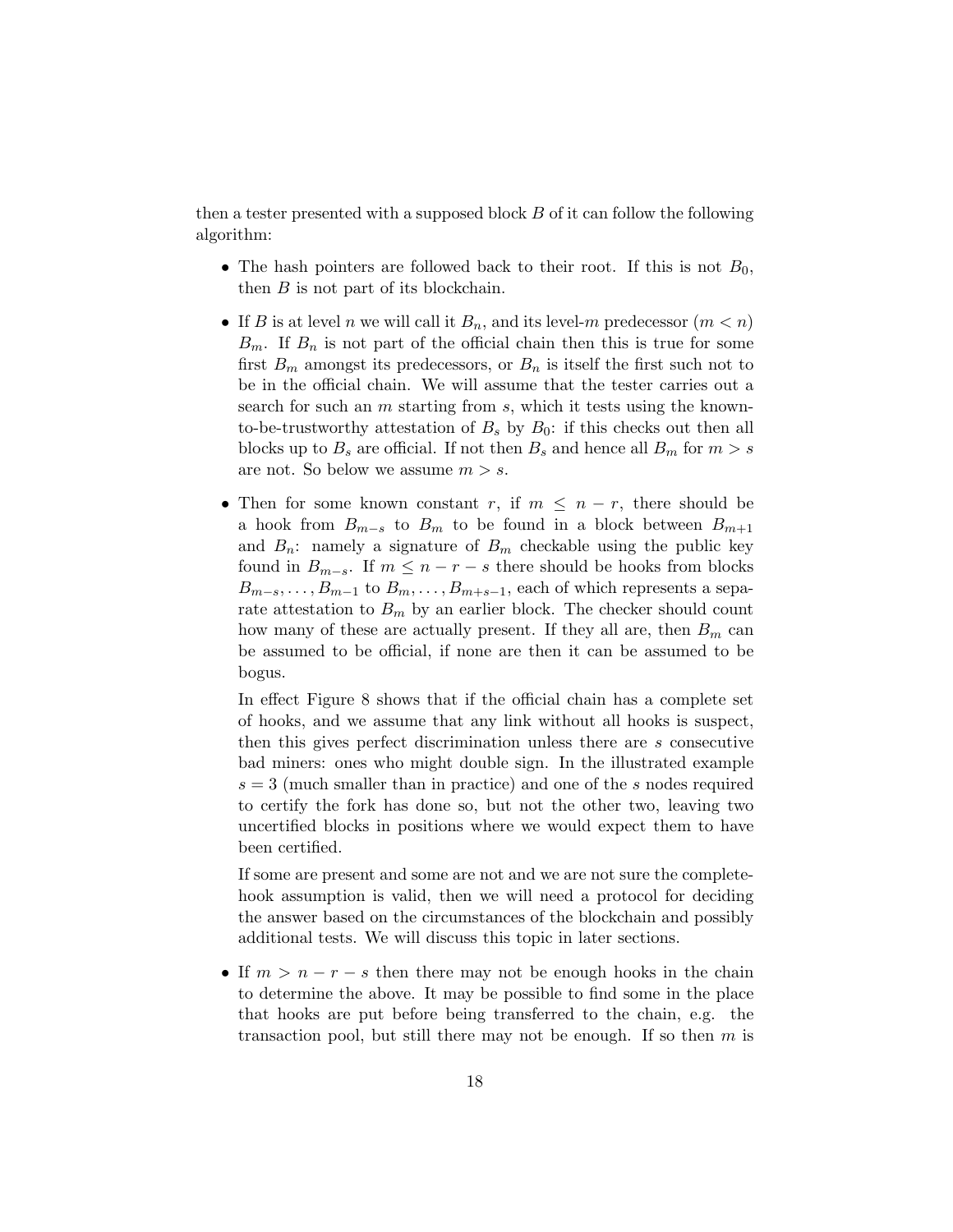within about s of the claimed current block and so if it is the first branching block then the fork is definitely short, and we have to guard against the cases  $F_{short}$  and  $F_{imb}$  from Figure 1. We will deal with this case in Section 6.

### 6 Rejecting shorter branches

Note firstly that if a node  $A$  is presented with a block  $B$  that is claimed to belong to the blockchain, she has no idea whether it is or not, and if it is not but does ultimately lead to  $B_0$ , she has no idea where the inevitable fork is. It follows that as well as using main hooking protocol to eliminate long forks, she also needs to eliminate the possibility that there are shorter ones.

Suppose we have a fork that is not many blocks behind the one that an attacker is falsely proposing as the head of the chain. As the length of this gap grows, the protection from hooks improves. It follows that one strategy that someone judging such a block might adopt is simply to wait until the hook-based protection will be strong enough because B itself will have developed multiple successors in a process that the checker can follow. The checker can also search for hooks not only in these blocks but also in the transaction pool.

We can include in the protocol to expect nodes that have not yet provided their hook to provide a signed copy of what they each believe is the end of the chain, which are accessible in some place like the transaction pool, but do no have to be stored in the chain or be long-lasting signatures.

Depending on the nature of the public key stored for the hooks, as it would have to be capable of supporting multiple signatures, such intermediate evidence might be signed with that. In that case these would have to be explicitly distinguishable from hooks. Or some other key could be used.

With such additional places to look where recent block creators can place such information, if this is included in the protocol we can simply aggregate the available hooks with the opinions of a given  $B_m$ 's predecessors that do not yet have one and apply the same criteria we would if all relevant hooks were present.

We note that the case  $F_{imb}$  can be eliminated by refusing to accept candidate blocks whose path to  $B_0$  fails block-creation requirements. Thus the attacker will not be successful if they present a short fork from an old block.

A node that is presented with a claimed head of the chain might thus seek to confirm it is not the result of a recent fork by some combination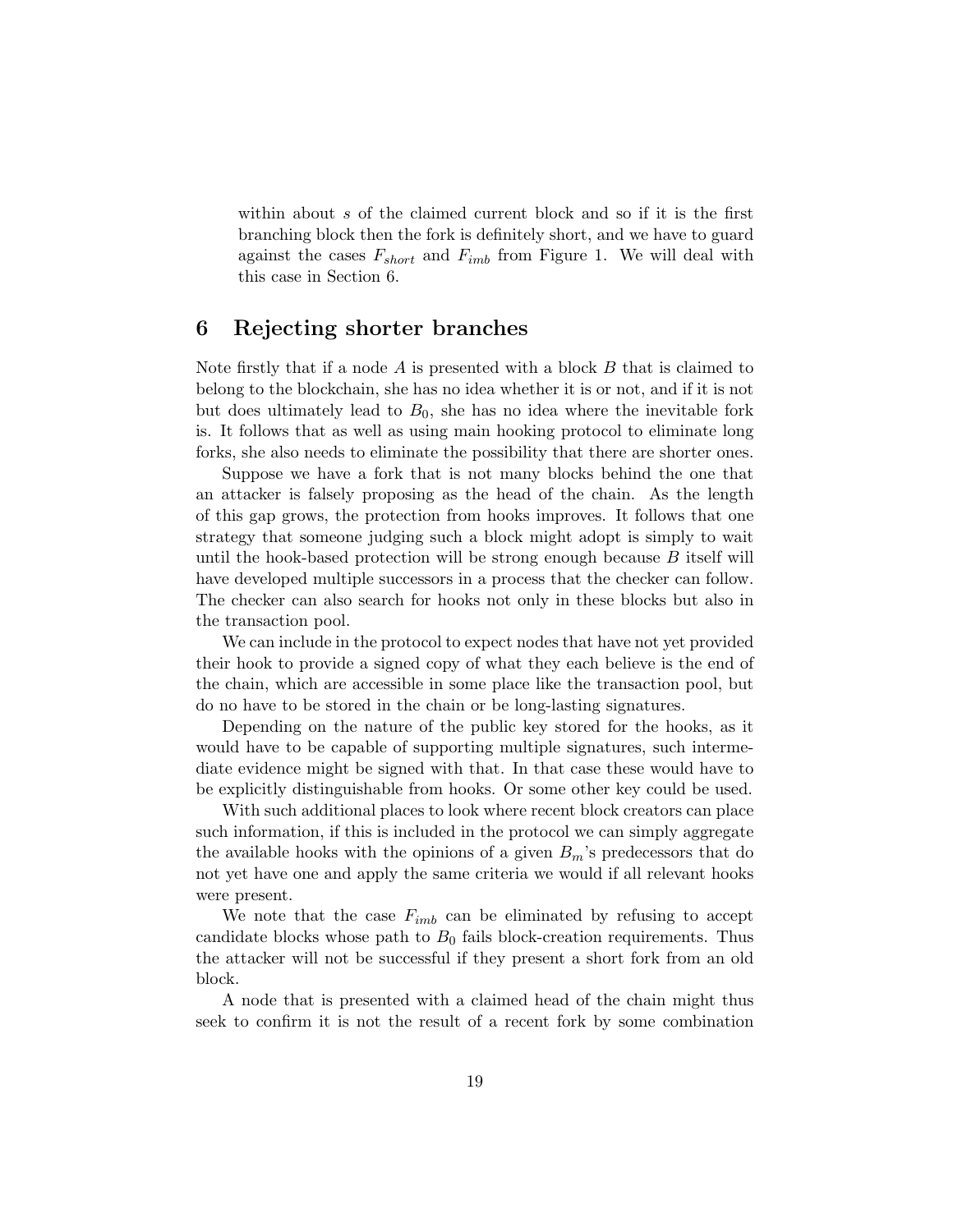

Figure 9: Possible behaviour of bad nodes versus hooks

of the above: looking at the existing links, hooks and approvals, examining the time-stamps on apparently recent nodes and perhaps examining the consensus process. And perhaps waiting for the chain to develop further.

For the rest of this paper we will analyse the game between good and bad miners that hooks inspire.

# 7 Attacking hooks

If the hooking protocol is complied with, at least as far as what is visible and checkable in the chain, then it provides watertight security against long forks. But what if it is not: what if bad miners, having successfully had their blocks adopted and become immutable, choose not to provide the signatures for inclusion further down the chain? What if they sign alternative blocks, as well as or instead of the ones they were meant to? What can we do about this? How much of this activity can we tolerate? In this section we answer the second of these questions.

Some of the concepts discussed here are illustrated in Figure 9, which shows that (made more plausible by the small range s used in it) control of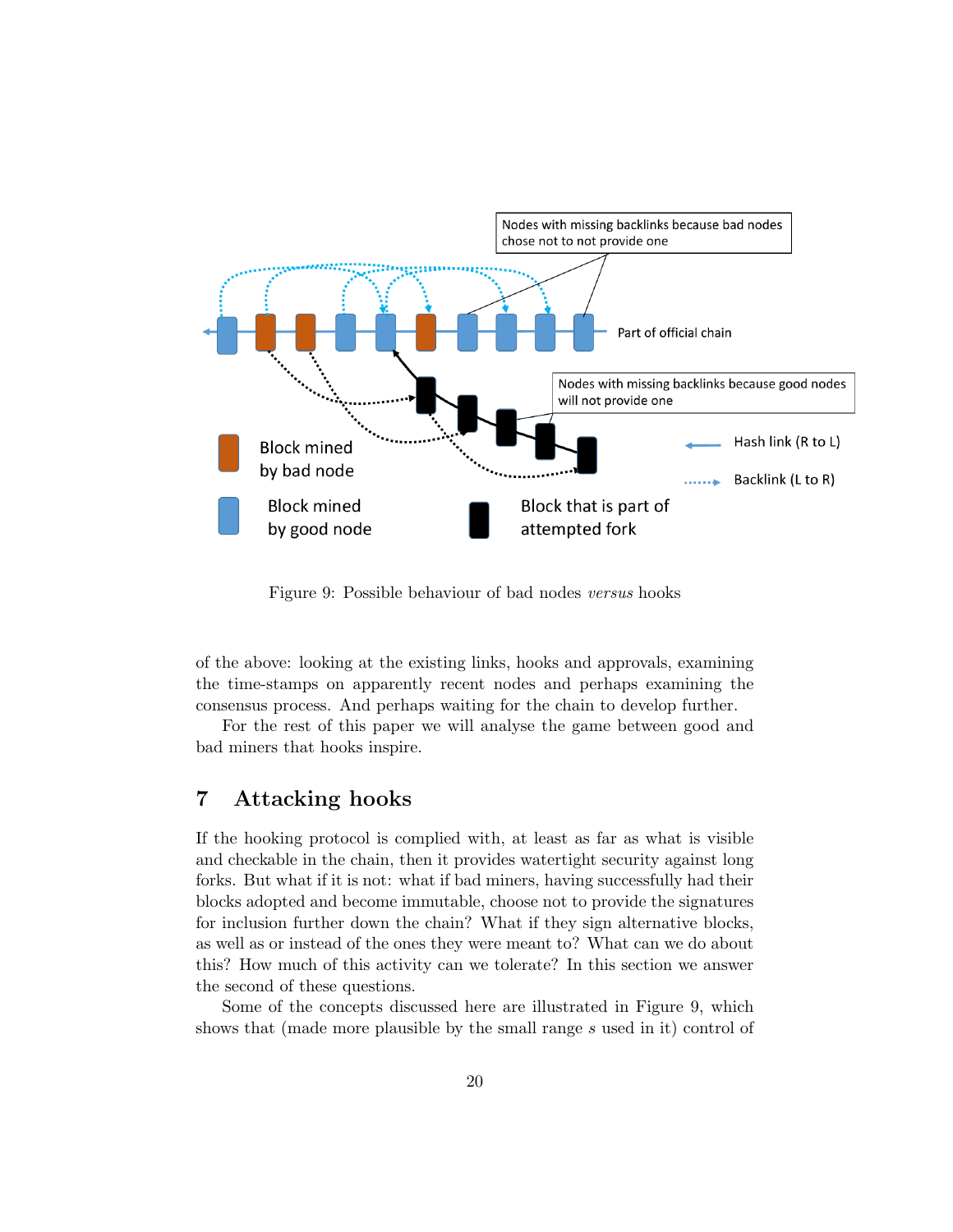sufficient mined blocks by bad nodes can make the distinction between good blocks and forks difficult.

We assume that the fork detection protocol is modified so that it only accepts a chain as genuine if, in each s consecutive blocks, at least L of them have the expected signatures. Note that in the figure, bad node A has provided a double hook, namely one each for the official and fork chain. On the other hand bad node B has only provided one for the fork.

Two things can go wrong with the use of hooks thanks to such an attack:

- A false positive: the protocol certifies a fork as the genuine chain when it is not.
- A false negative: the protocol refuses to accept the genuine chain as genuine because the attacker manages to limit the number of signatures for some run to be less than L.

How big must  $L$  be to avoid both of these? In analysing this we assume that a good node always provides a hook which is adopted into the chain. This implies that  $r$  is sufficiently large together with the incentives for those doing the adoption.

Suppose  $L$  was strictly greater than  $G$  the minimum number of good miners we can conceive in any s consecutive blocks. Then if no bad miner ever provides a signature but otherwise behaves in exemplary fashion (in particular never introducing a fork), it is clearly possible that there might be false negatives.

Next, suppose that L was less than or equal to  $s-G$  the maximum number of bad miners in in any s. Again suppose that no bad miner ever provides a signature, and that in the evolution of the blockchain, the s blocks up to and including  $B_n$  have at least L bad miners. The attackers can then conspire to create a successful fork by introducing their chosen  $B'_{n+1}, \ldots, B'_{n+s}$ and have the bad miners duly sign the blocks they are "meant" to amongst this sequence; including these signatures in later  $B'_k$ .

From the two paragraphs above we can conclude that to be free of these two attacks we need  $L > s - G$  and  $L \leq G$ . We can only find L satisfying both these inequalities if  $G > s/2$ , which is hardly surprising.

There are important points that need to made about the potential game that bad miners might play against the blockchain. Some are helpful to the attackers and some to those trying to keep it secure.

A On the assumptions that bad miners know each other and collaborate, they have luxury of knowing how many of them have seen selected for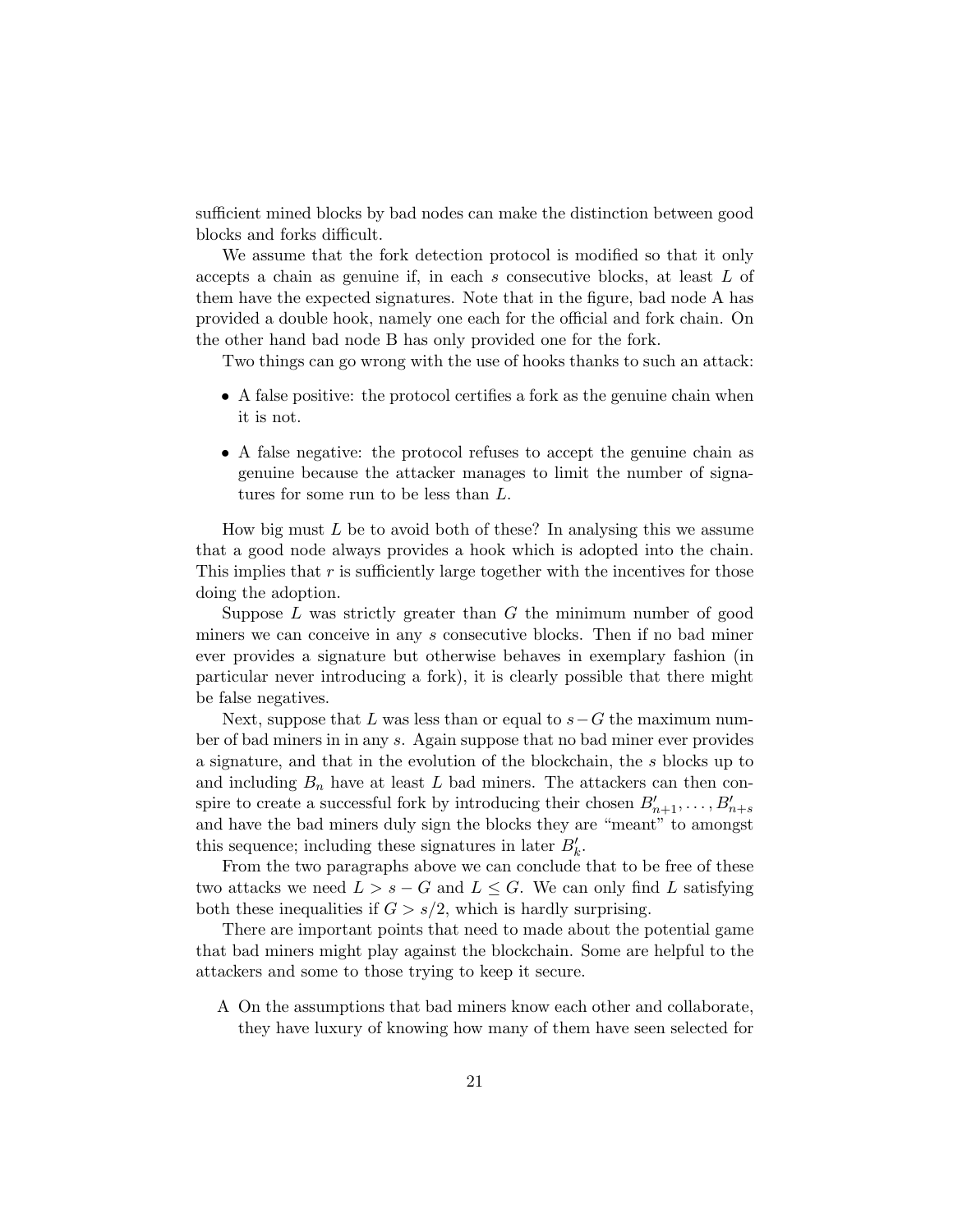a given run of s blocks before any of them have to commit themselves by not providing a signature to form a hook. Thus they know they have the numbers to attack the protocol before they arouse suspicions, lose fees or deposits for failing to supply signatures.

B It is important to remember that in creating a fork, we can assume that all blocks beyond the fork are built by bad miners, and on the assumption that these can lie about time, at any time. So there is no inspection or monitoring of these blocks by good nodes until the branch is presented them to try to gain acceptance.

This creates a challenge and quandary for attackers, whom we must assume are well aware of the progress of the official chain as well as trying to gain opportunities to attack. It is this: how do they behave when contributing to the official chain, other than presumably trying to get as many mining rights as they can. Do they behave like good nodes: this has the advantage of getting them their expected income from mining in the official chain and not drawing attention to their existence? Or do they withhold some of the hooks they are expected to provide? The argument for doing the latter is that if they do not, it will be easy for good nodes to suspect subversion and potential forking whenever they see missing hooks.

C In a blockchain with a technology such as KYC that can reveal the identities of participants who fail to follow protocol, which can exact financial penalties on non-performers, or both, it will be unattractive for anyone to carry out an attack which may be discovered, is blameable on them, and which might fail. This would seem to push bad miners in the direction of not showing their hands in the official chain. In other words it suggests they should supply hooks when required to do so in the official chain.

Clearly no improvement to the protocol is required if we can choose s large enough that the consequent  $L$  (which is assessed via probability calculations based on the assumed proportion of bad miners) is greater than  $s/2$ . Of course choosing s large increases the attention span required of miners and means that the members have to wait longer for the security that hooks bring to the blockchain. Interestingly it does not require more signatures: still one per mined block.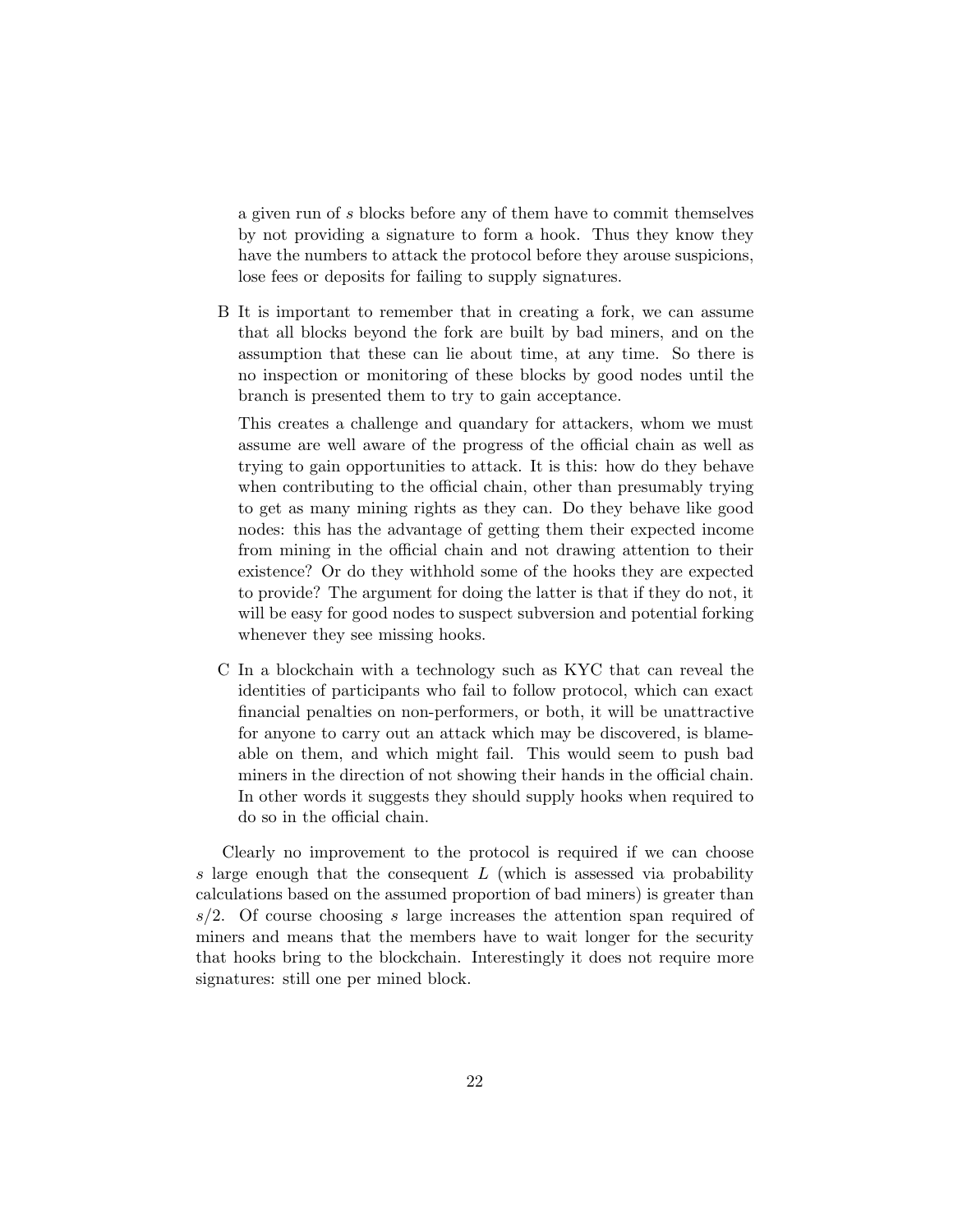# 8 Prevention or cure?

Observations A and B above make it hard to prevent an attack on any region of the blockchain where sufficient bad miners are chosen. Even if these were picked in some stochastic way rather than the very predictable schedule we have chosen, there is nothing to stop an intruder noticing post hoc that he and his allies have got lucky.

Thus it seems hard to prevent an attack other than by a combination of the following

- Choosing the parameter  $L$  so that the likelihood of the attacker ever being able to conduct an attack (corresponding to a false positive) is infinitesimal.
- Ensuring that good nodes essentially always contribute their hooks.
- If this leaves a residual chance of a false negative, ensure that this is tolerable, most likely have additional and perhaps more expensive, possibly heads-up tests that can be used in such circumstances to distinguish between false negatives and attacks.
- An obvious heads-up defence in this case is a direct analogue of the PoW protocol: pick the block that has the most complete record of hooks, which possibly means the one that maximises the minimum number of hooked nodes in any s.

Provided these guidelines are followed, the only result of an attack is disruption and/or extra cost to the maintenance of the blockchain, rather than a direct fraud. Such an attack will also cost the attacker in (a) mining fees and (b) reputation once the chain has recovered. In pure game-theoretic terms, one should aim to set parameters such that it costs the attacker more to mount the attack than it costs the good nodes to recover from it.

We must therefore ask what a node can do to reassure themselves or otherwise about a chain when it is not sure of its correctness. It will have a fairly small range of blocks where it fears a fork may have occurred. This means that it can compare the constitution of the chain before and after this point. If this is the official chain then there is unlikely to be a great difference before and after. If it is a fake then all the blocks after the fork will be constructed by bad miners, who obviously will want to make it look as genuine as possible.

The possibilities for making such a discrimination include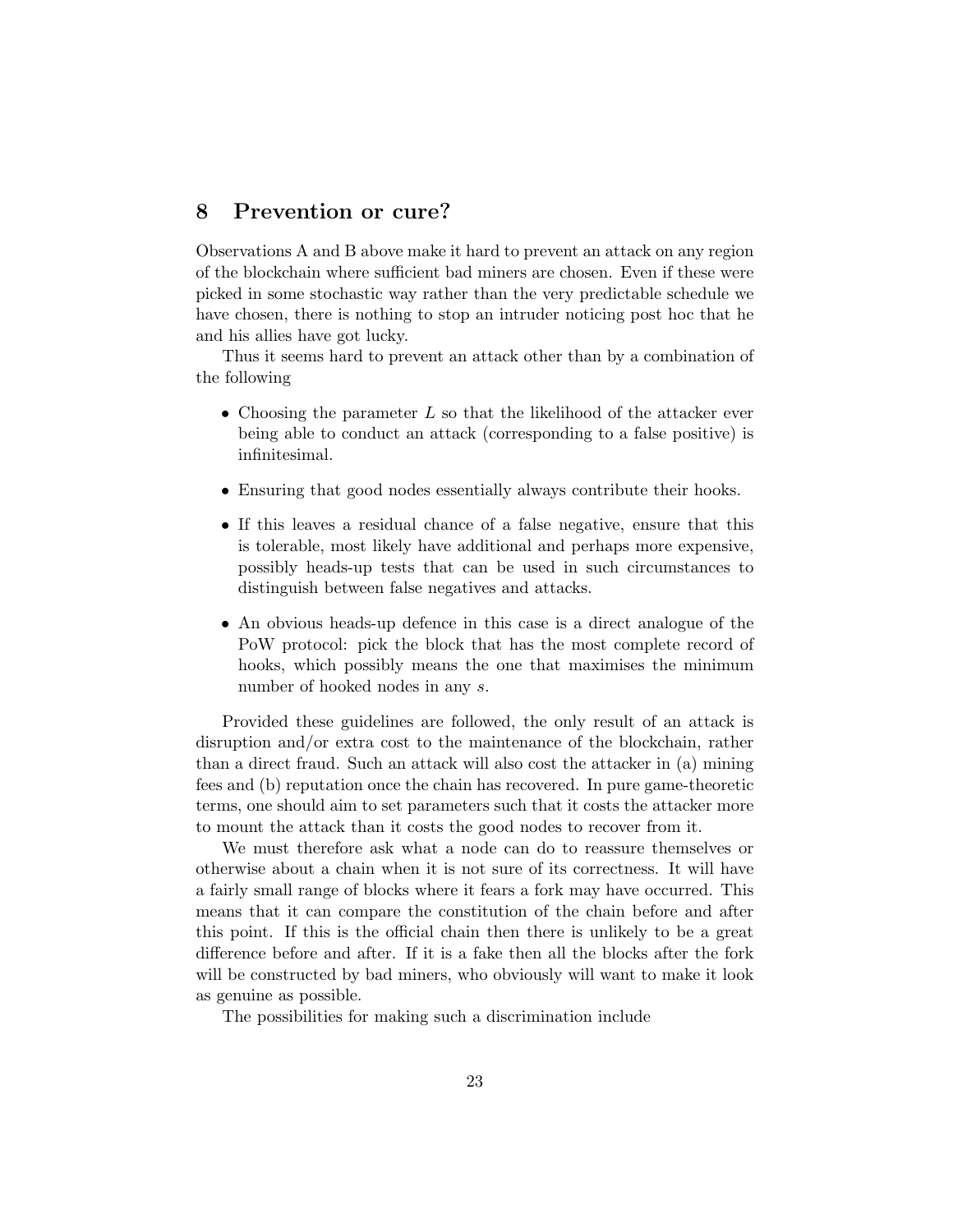- Where mining is public, a discontinuity in the population of miners.
- If we make each transition back an immutable recent block via signature of its hash, a discontinuity in the population of transactors as the attacker will be unable to copy transactions successfully.
- Having a bulletin board where suspicious blocks are posted inviting participants to post evidence including double signings.
- Performing a heads-up search for alternative histories with better records as discussed above.

In general we might well take missing hooks above a very conservative threshold as an invitation to do a heads up check to search for alternative histories of the blockchain. If one is found, a search for blocks that sign more than one hook may be extremely informative about who is not trustworthy. The knowledge that this happens will also make it more difficult for bad nodes to choose a sensible strategy: by not providing hooks during the development of the official chain, bad nodes will draw attention to themselves and lose incentives. But by providing these hooks, any attempt to create a believable fork will involve them in double signing, which also draws attention (in response to heads-up search) and presumably major penalties.

#### 8.1 Using transactions for assurance

If C is an attacker trying to create a fork, he has to build a block for the fork, and subsequent blocks to follow it. We already noted that if the nature of the new blocks was significantly different from the ones immediately before the fork, this will give anyone testing the chain reasons for suspicion. A natural tactic for C to use is to copy transactions from official chain blocks at the same level as the rival one he is creating, so that the fake blocks are not grossly different from what the tester is expecting to see. Such a transaction may or may not refer to things that have happened earlier in the chain, such as previous transactions. If so  $C$  will need to make sure this still provides a consistent picture.

We can make this essentially impossible by requiring that each transaction, which as a whole must be signed by the node that proposes it, incorporates the hash of the most recent block at the point it is proposed. It is then made a consistency condition of the blockchain that the block-hash in each transaction in block  $B$  is either of the block that  $B$  links to or a predecessor of that.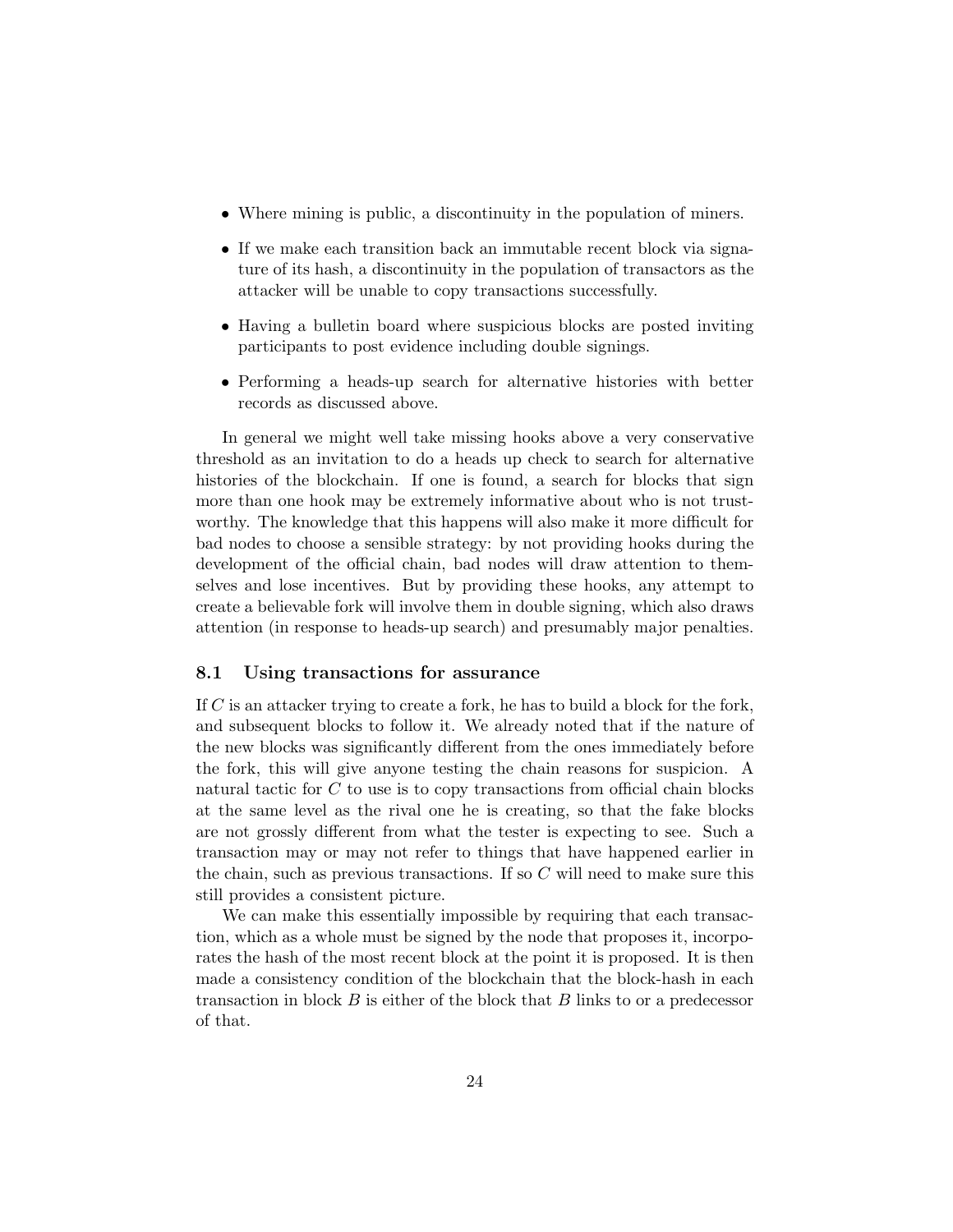Anyone checking the series of blocks leading to a given proposed B will then test the compliance of the series to the above rule, either in general or when there is any doubt arising from missing hooks.

The concept of including block hashes in transactions is also useful for ensuring the intention or regulation of a given transaction is not circumvented. The current state – represented by the most recent block – may well be essential in the decision process to execute a given transaction or ensure it is legal. After all the fact that the transaction was carried out may well have been conditional on the state of the blockchain, as in all likelihood is the fact that it satisfies regulations. A transaction that satisfies a regulation in one state established by one block may well not satisfy it in the state established by another.

If A and B operate a joint bank account, they may agree to keep the balance at least  $\mathcal{L}500$ , and the bank may well not allow them to have a negative balance. If they both see that the balance is  $\pounds 1600$ , each of them might want to buy (different) things for  $\pounds 1000$ , seeing this is within their own limits and the rules. If they both launch their own transactions, they are both legal in the current state. However if a block with one of them is added, the other is not, even though it may have previously have been. This simply illustrates that for both personal and global rules, a check for validity is unlikely to be accurate unless the label that asserts it includes a commitment to the state where it was checked. This just emphasises the similarity between checking general rules and the no-double-spending property that is so associated with blockchains.

From a security point of view, this incorporation of prior blocks in transactions prevents a strategy for disguising attacks whose effectiveness will depend on circumstances. Since this idea depends on the regular signature mechanisms of the users, contingent on the availability of their own identity records and potentially weak in the long term, neither does it have the structural advantages of hooks. So from that standpoint we see it as more of a back up to hooks rather than assurance against forking in its own right.

## 9 Conclusions

In this paper we have showed how an evolving blockchain can develop hooks, what are in effect signatures by earlier blocks of later ones. This is self contained because all the signature material is contained in the blockchain itself. These signatures should be as strong and permanent as the core hash links. We believe that these hooks are a hugely powerful tool in ensuring the